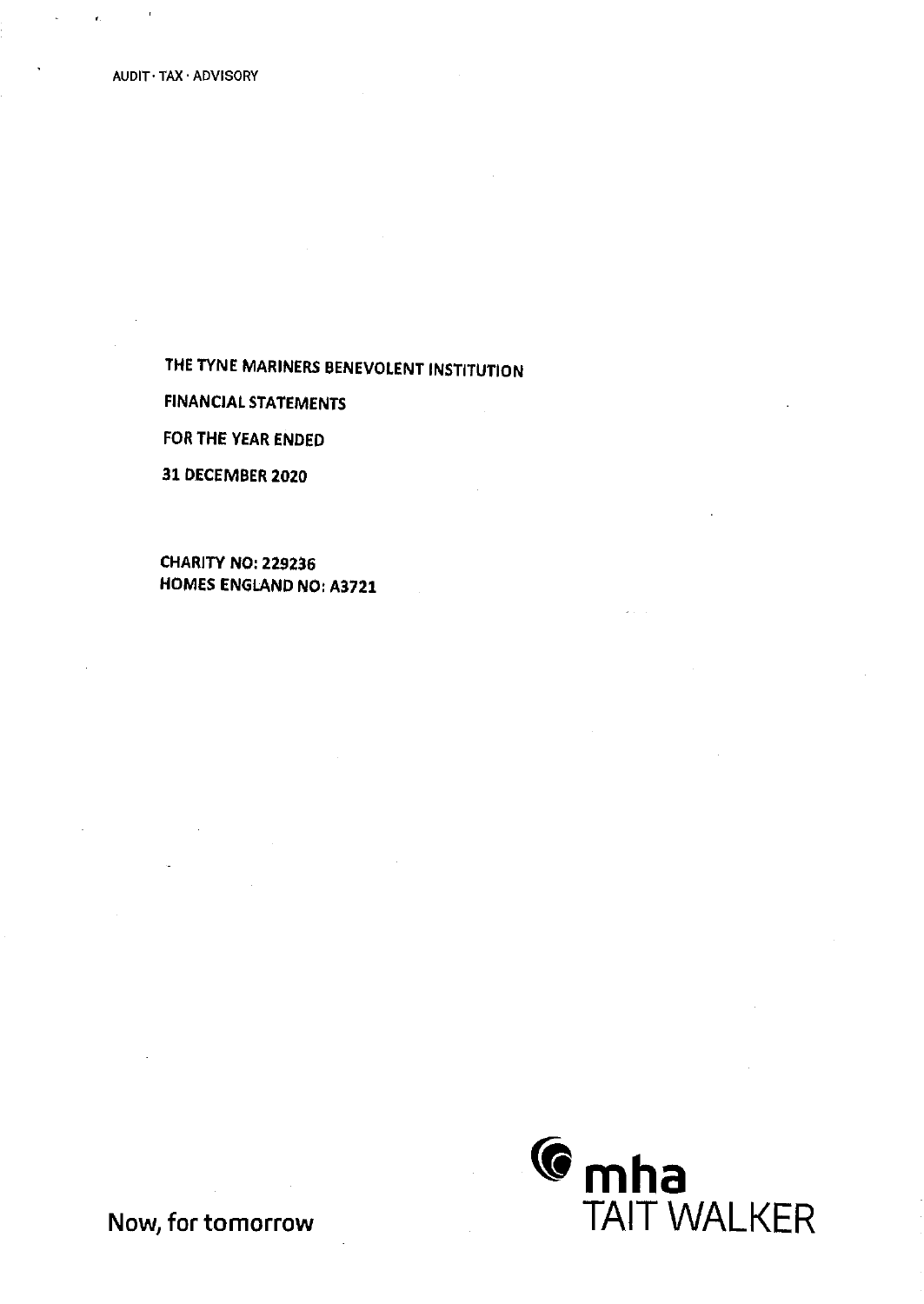# ASSOCIATION DETAILS

#### Secretaries and Principal Office

Hadaway & Hadaway Midland Chambers 58 Howard Street North Shields Tyne & Wear NE30 1AL

### Auditor

MHA Tait Walker Chartered Accountants & Statutory Auditor Bulman House Regent Centre Gosforth Newcastle upon Tyne NE3 3LS

#### **Solicitors**

Hadaway & Hadaway Midland Chambers 58 Howard Street North Shields Tyne & Wear NE30 1AL

### Managing Agents

Tyne Housing Association Limited St Silas Church Building Clifford Street Byker Newcastle upon Tyne **NE6 1PG** 

#### Bankers

CAF Bank Umited 25 Kings Hill West Malling Kent ME19 4JQ

# **Registration**

Registered Charity Number Homes England Number

0229236 A3721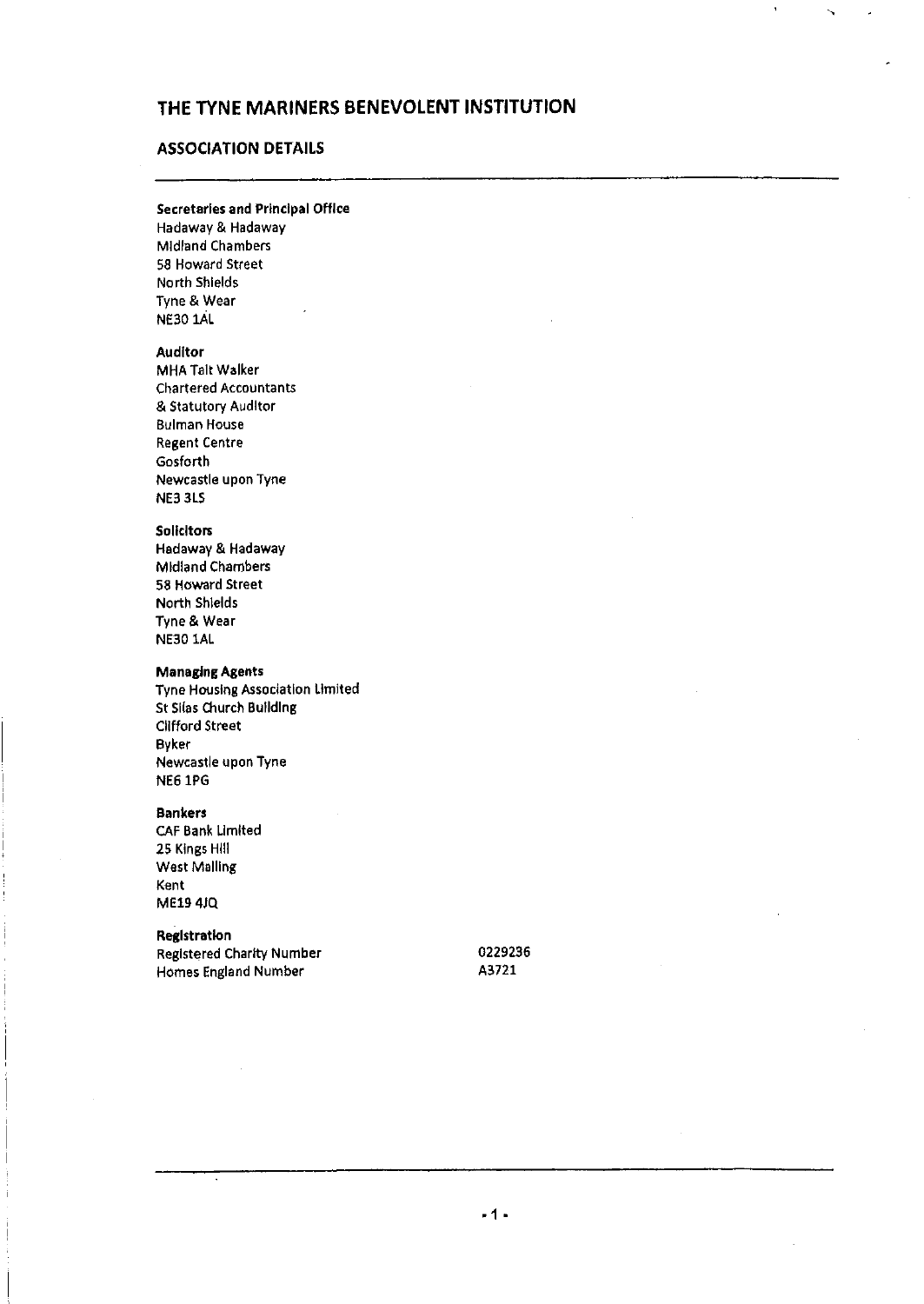# REPORT OF THE TRUSTEES

# FOR THE YEAR ENDED 31 DECEMBER 2020

The Trustees present their report and the audited financial statements for the year ended <sup>31</sup> December 2020,

### Principal Activity

The principal activity of the Association is the provision of housing for occupation by ex-seafarers or their widows,<br>and the provision of monthly pensions and other sums to ex-seafarers or their widows.

## Members of the Board of Trustees

The Members of the Board of Trustees during the year ended 31 December <sup>2020</sup> were. -

R, I.D, Souter M, BIrd Captain S.C, Healy K. Barrie Captain AJ, Hogg Captain R, D, Nelson P, A, Dade L. Arkley Rev, G Evans

- Chairman - Treasurer / Vice Chairman - The Master of Trinity House

STRUCTURE, GOVERNANCE AND MANAGEMENT<br>The Tyne Mariners Benevolent Institution is a registered charity, registered with the Charity Commission (number 229236) and a Registered Social Landlord (number A3721) registered with Homes England.

The Tyne Mariners Benevolent Institution was established In accordance with the requirements of the Trust Deed<br>dated 8<sup>th</sup> July 1902, last amended on 26<sup>th</sup> April 2006,

# OBJECTIVES AND ACTIVITIES

- 1. To provide monthly pensions and other sums to ex-seafarers or their widows who have satisfied the criteria of financial need, period of sea service and residential qualification.
- 2. To make available residences at the Master Mariners Homes, North Shields for ex-seafarers or their widows who satisfy the criteria under objective 1 above or other persons in need who satisfy criteria approved by the Trustees.
- 3. To maintain the Master Mariners Homes to the necessary standard.
- 4, To administer the charity In accordance with Charity Commission guidelines, to keep proper accounting records and be responsible for Investment policy,

The Tyne Mariners Benevolent institution may not charge rent for dwellings, only a maintenance contribution<br>sufficient to manage them and keep them in good repair. Wherever the terms "rent" and "tenant" are used, it is<br>for

The Tyne Mariners Benevolent Institution Is governed by Trustees who are voluntary individuals, headed by the Chairman and Vice-Chairman of the Trustees. The charity is administered by Hadaway & Hadaway, solicitors of North Shields, who receive annual emoluments from the charity In recognltlon of their work for the year.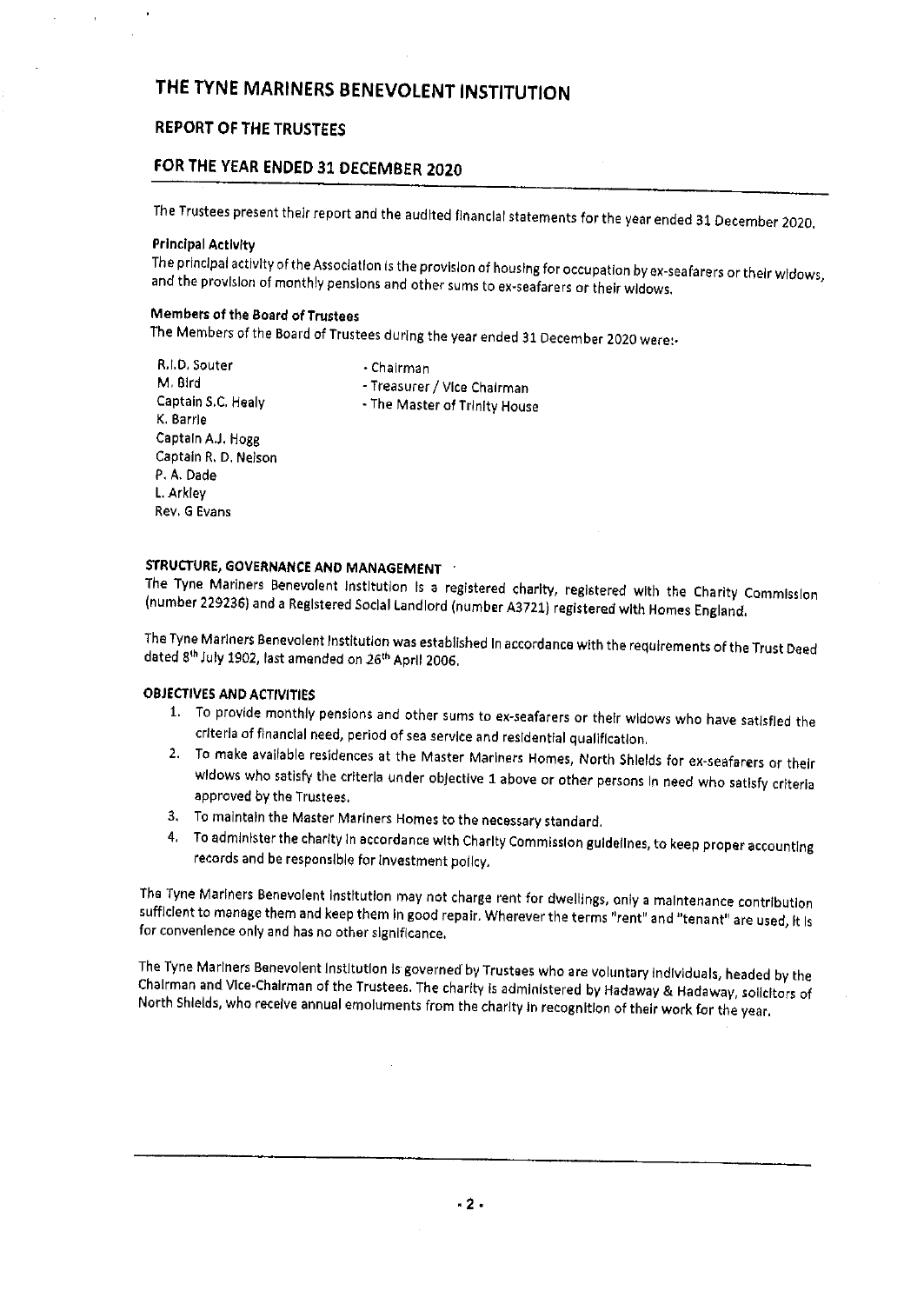### REPORT OF THE TRUSTEES

### FOR THE YEAR ENDED 31 DECEMBER 2020

### ACHIEVEMENTS AND PERFORMANCE

The Tyne Mariners Benevolent Institution continues to provide accommodation at The Master Mariners Homes for seafarers and their families, The properties have almost been fully occupied throughout the year with some fluctuation but only two flats have been empty at any given time, We continue, however, to receive on <sup>a</sup> regular basis applications from Individuals who are keen to take up occupation. The Trustees have continued to carry out ongoing repairs to the properties and to oversee the upkeep of the gardens. we had hoped to get planning permission to replace windows and doors but the planning department has refused this, We will, therefore, be undertaken essential repairs and decoration to the existing windows and doors during the course of the coming months.

The charity has been left <sup>a</sup> very substantial legacy In the will of Isobel Joan Batey, amounting to some 666,000. She lived neer Corbridge Northumberlend, had no direct descendants and was the wife of Frank Batey who owned Lawson-Batey Tugs on the river, ultimately Tyne Tugs, He was killed In 1975 after the IRA had thrown <sup>a</sup> nail bomb Into Scott's Oyster Bar in London In 1975 where he was dining. His was the only fatality In that attack, but 15 were seriously inJured, When the same gang returned to machine gun the same restaurant at <sup>a</sup> later date, the police gave chase and this resulted in the Balcombe Street siege. They eventually surrendered and then convicted of his murder, and that of seven others,

Joan was previously married and lived with her first husband ln Hong Kong during the World War II, He served In the Royal Artillery Company there. When the Japanese Invaded HK, he was taken prisoner and died in the camp. She was interned for 4 1/2 years. So she had every reason to be embittered, but was actually one of life's charmers with a great sense of humour. She died 3 years ago aged 99 1/2 years. Frank Batey's solicitor and friend was Grenvllle March, partner In Hadaway's and one time Secretary to TMBI, hence the connection,

The Trustees are grateful for the continued support provided by The Merchant Navy Welfare Board and also Trinity House,

The Charity continues on <sup>a</sup> sound financial footing, providing accommodation and financial support for seafarers within the North East region. Whilst we continues to pay annuities to a regular number of recipients, there has been a slight reduction in the number of redplents during 2020.

#### FINANCIAL REVIEW

The financial statements presented for the year, show a surplus of £70,790 (2019 - £176,331) after the substantial decrease to the value of investments held which totalled £45,443 (2019 - £129,400 Increase). Transfers to designated reserves totalling £68,513 (2019 - £2,268) were made whilst transfers from the revaluation reserve were made to reflect the year end difference between historic cost and market value of Investments,

Investments continued to be managed by UBS on <sup>a</sup> discretionary basis, Their performance Is monitored regularly by the Trustees and has been considered satisfactory In comparison with agreed guidelines, Costs are controlled by the Secretaries and/or Managing Agents, Management accounts are reviewed by the Trustees quarterly. Note <sup>2</sup> shows that Income has Increased whilst costs have decreased compared to the previous year, The main reason for the increase in income is the receipt of a legacy totalling £66,245.

The Trustees consider the financial position of the Institution to be satisfactory.

The financial statements, which have been prepared in accordance with the Statement of Recommended Practice: Accounting by Registered Social Landlords (Update 2016), conform to current statutory requirements and comply with the Institution's governing documents,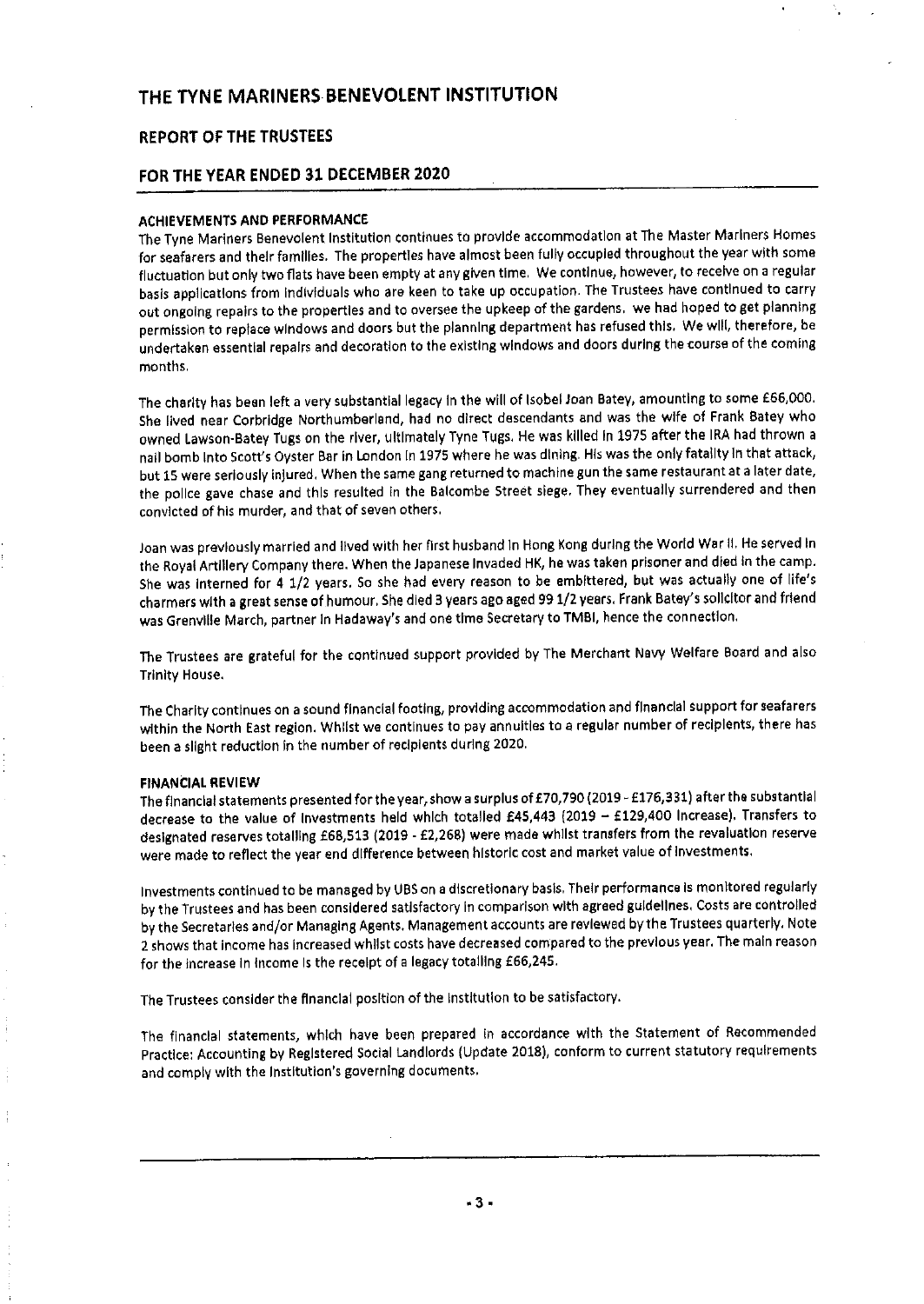# REPORT OF THE TRUSTEES

# FOR THE YEAR ENDED 31 DECEMBER 2020

#### VALUE FOR MONEY

The Registered charity is committed to being an effective and efficient social business achieving Value for Mone<br>("VFM") in all Its activities. ("VFM") in all its activities.

As the charity only has 30 units to achieve VFM, it benefits from the policies and procedures of Tyne Housing<br>(the managing agent),

Regular inspections of the units are carried out to schedule planned maintenance, although that said, many of<br>the improvements are carried out during void periods In order to avoid disruption where possible to the tenants.

Through the management agreements The Tyne Mariners Benevolent Institution have a cost-effective process<br>of managing day to day repairs and the collection of the weekly maintenance charge,

Additional VFM Is achieved by using, where appropriate, local contractors,

The regulator requires publication of The Value for Money (VfM) Metrics, which all registered providers are expected to publish within their annual accounts.

The metrics have been applied to The Tyne Mariners Benevolent Institution, which for the year ending 31<br>December 2020 are as follows; December 2020 are as follows:

| Metric                     | 2020   | 2019   |
|----------------------------|--------|--------|
| Reinvestment               | 0.00%  | 8.84%  |
| New supply delivered       | 0.00%  | 0.00%  |
| Gearing                    | 0.00%  | 0.00%  |
| EBITDA (MRI)               | 0.00%  | 0.00%  |
| Headline cost per unit     | £2,863 | £3,806 |
| Operating margin (social)  | 39.71% | 40.36% |
| Operating margin           | 21,77% | 18.55% |
| Return on capital employed | 3.65%  | 2.58%  |

RESERVES POLICY<br>The Trustees have established a policy to ensure that the charity's unrestricted revenue reserves funds, which are the free reserves of the charity, do not fall below the amount required to run the charity's activities for a year (approximately £210,000 to £225,000) should there be any cell on the funds of the charity. The current balance of the charity's reserves is considered to be satisfactory by the Trustees,

The trustees have considered the financial position in light of the ongoing situation in relation to the Covid-19 virus and on conclusion of this work, given the strong cash and investment position, consider that there are

RISK POLICY<br>Risk factors faced by the Charity moving forward relate to the maintenance and repair of the building at the Maste Risk factors faced by the Charity moving forward relate to the maintenance and repair of the building at the<br>Master Mariners Homes Tynemouth Road being a listed building of substantial age. The Trustees are aware of<br>the co

The ability to pay annuities is a further risk faced by the Charity. With the continued support of Trinity House<br>and the reserves held by the Charity and the decreasing number of recipients due to age factors the Charity i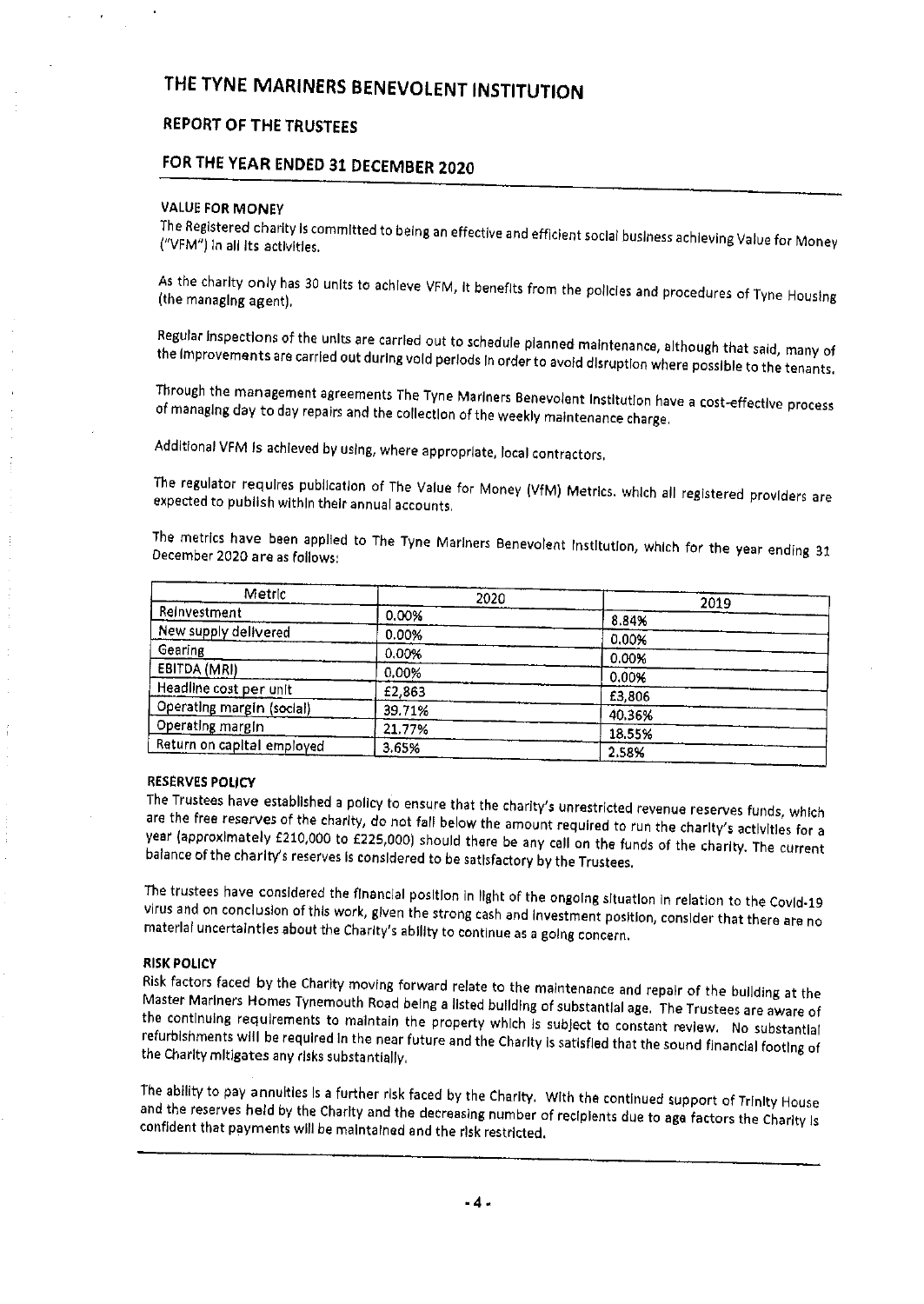### REPORT OF THE TRUSTEES

### FOR THE YEAR ENDED 31 DECEMBER 2020

#### PUBLIC BENEFIT STATEMENT

The Trustees have referred to the guidance contained in the Charity Commission's general guidance on public benefit when reviewing the alms and obJectives and in planning future activities, The charitable objectives also are set in order to provide a clear and demonstrable public benefit.

#### PLANS FOR THE FUTURE

The Institution will continue to provide support by way of payment of pensions to retired seafarers and their families and will continue <sup>a</sup> rolling programme of Improvements to the Master Mariners Homes.

TM BI is fortunate in having Tyne Housing as managing agents. Their staff are very experienced In looking after elderly residents and have set up arrangements to ensure they receive any extra help required as <sup>a</sup> result of the pandemic,

The Trustees have approved abnormal expenditure on repairs and redecoration during 2021 which Is estimated to cost some £35,000. It is to be expected that in a building of this age relatively major expense will occur from time to time. Adequate funds are available

### STATEMENT OF TRUSTEES' RESPONSIBILITIES

The Cooperative and Community Benefit Societies Act 2014 and registered social housing legislation require the Trustees to prepare financial statements for each financial year which give <sup>a</sup> true and fair view of the state of affairs of the Institution and the result of the Institution for that period. In preparing those financial statements, the Trustees are required ton-

- select suitable accounting policies and then apply them consistently;
- make Judgements and estimates that are reasonable and prudent;
- state whether applicable accounting standards have been followed;
- prepare the flnandal statements on the going concern basis where It Is appropriate to do so,

The Trustees are responsible for maintaining proper accounting records which disclose with reasonable accuracy at any time the financial position of the Institution and to enable them to ensure that the financial statements comply with the 'Accounting Standards In the United Kingdom, Financial Reporting Standard' (FRS 102), Cooperative and Community Benefit Sodeties Act 2014, the Accounting Directions for Private Registered Provlders of Social Housing 2019, the Statement of Recommended Practice Accounting by Registered Social Landlords, update 2018 (SORP2018) and the Charities Act 2011.

The Trustees acknowledges its ultimate responsibility for ensuring that the Institution has In place <sup>a</sup> system of controls that is appropriate to the business environment in which it operates. These controls are designed to give reasonable assurance with respect to:

- the reliability of financial information used within the institution or for publication;
- the maintenance of proper accounting records, and
- the safeguarding of assets against unauthorised use or disposition and hence for taking reasonable steps for the prevention and detection of fraud and other Irregularities,

It Is the responsibility of the Trustees to establish and maintain systems of Internal financial control, Such systems can only provide reasonable and not absolute assurance against material financial misstatement or loss, Key elements Include: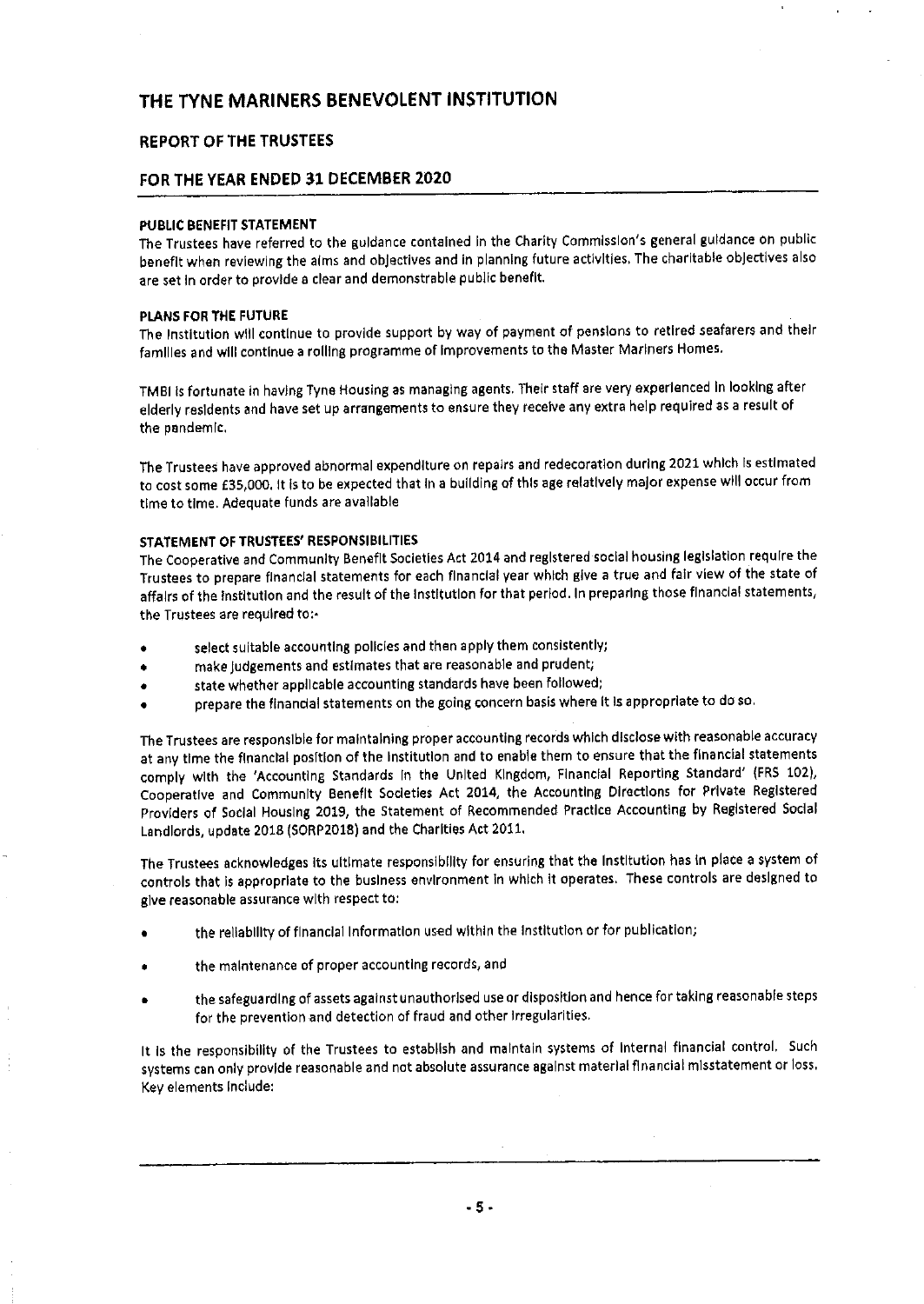# REPORT OF THE TRUSTEES

# FOR THE YEAR ENDED 31 DECEMBER 2020

- formal policies and procedures are in place, including the documentation of key systems and rules<br>relating to the delegation of authorities, which allow the monitoring of controls and restrict the<br>unauthorised use of the i
- experienced and suitably qualified staff take responsibility for important business functions. Annual appraisal procedures have been established to maintain standards of performance;
- forecasts and budgets are prepared which allow the Trustees to monitor the key business and financial<br>objectives and risks and the progress towards financial objectives set for the year and the medium term;<br>regular managem financial and other information; significant variances from budget are investigated as appropriate;
- all investment projects are subject to formal authorisation procedures by the Trustees;
- the Trustees reviews reports from the managing agents and from the external auditors to provide reasonable assurance that control procedures are in place and are being followed. This includes a general review of the major risks facing the Institution;
- formal procedures have been established for Instituting appropriate action to correct weaknesses<br>identified from the above reports.

The Trustees have reviewed the effectiveness of the system of internal financial control in existence in the<br>Institution for the year ended 31 December 2020 and no weaknesses in internal financial control resulted in materia Institution for the year ended 31 December 2020 and no weaknesses in internal financial control resulted in<br>material losses, contingencies, or uncertainties which require disclosure in the financial statements or the<br>audit

## Statement of Dlsdosure of Information to Auditors

We, the Board members of the Institution who held office at the date of approval of these Financial Statements as set out above each confirm, so far as we are aware, that:

- there Is no relevant audit information of which the institution's auditors are unaware; and
- we have taken all the steps that we ought to have taken as Board members in order to make ourselves aware of any relevant audit information and to establish that the institution's auditors are aware of that<br>Information,

#### Auditor

A resolution to re-appoint MHA Tait Walker as auditor for the ensuing year will be proposed at the annual general meeting,

The financial statements were approved by the Trustees on  $\mathcal{A}\text{min}$  and signed on its behalf by:-

............................. R. I. D. Souter - Chairman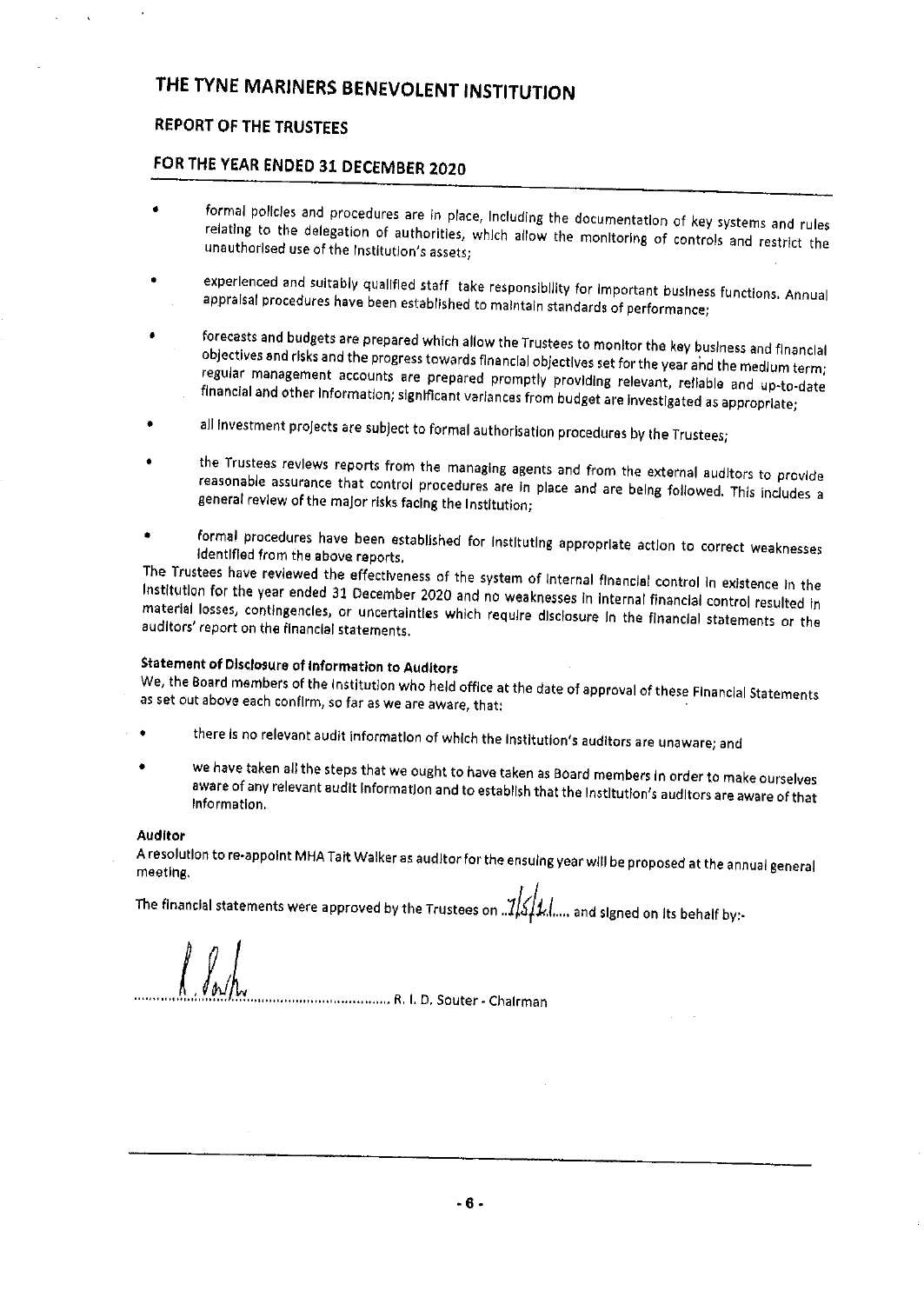# INDEPENDENT AUDITOR'S REPORT TO THE TRUSTEES OF THE TYNE MARINERS BENEVOLENT INSTITUTION

# FOR THE YEAR ENDED 31 DECEMBER 2020

#### Opinion

We have audited the financial statements of The Tyne Mariners Benevolent Institution for the year ended 31 December 2020 which comprise the Statement of Comprehensive Income, Statement of Financial Position, the Statement of Changes In Reserves, and the related notes. The financial reporting framework that has been applied In their preparation Is applicable law and United Kingdom Accounting Standards, including Financial Reporting Standard 102 The Financial Reporting Standard applicable In the UK and Republic of Ireland (United Kingdom Generally Accepted Accounting Practice).

In our opinion, the financial statements:

- <sup>~</sup> give <sup>a</sup> true and fair view of the state of the association's affair as at 31 December 2020 and of Its surplus for the year then ended,
- have been properly prepared in accordance with United Kingdom Generally Accepted Accounting Practice; and
- have been prepared in accordance with the requirements of the Charities Act 2011, Co-operative and Community Benefit Societies Act 2014, the Accounting Direction for Private Registered Provlders of Social Housing 2019 and the Statement of Recommended Practice Accounting by Registered Social Landlords, update 2018 (SORP2018).

#### Basis for opinion

We conducted our audit In accordance with International Standards on Auditing (UK) (ISAs (UK)) and applicable law, Our responsibilities under those standards are further described In the Auditor's responsibilities for the audit of the financial statements section of our report. We are independent of the association ln accordance with the ethical requirements that ere relevant to our audit of the financial statements in the UK, Including the FRC's Ethical standard, and we have fulfilled our other ethical responsibilities in accordance with these requirements, We believe that the audit evidence we have obtained is sufficient and appropriate to provide a basis for our opinion.

#### Conclusions relating to going concern

In auditing the financial statements, we have concluded that the director's use of the going concern basis of accounting In the preparation of the financial statements is appropriate.

Based on the work we have performed, we have not Identified any material uncertainties relating to events or conditions that, Individually or collectively, may cast significant doubt on the company's ability to continue as a going concern for <sup>a</sup> period of at least twelve months from when the flnandal statements were authorised for Issue.

Our responsibilities and the responsibilities of the directors with respect to going concern are described In the relevant sections of this report,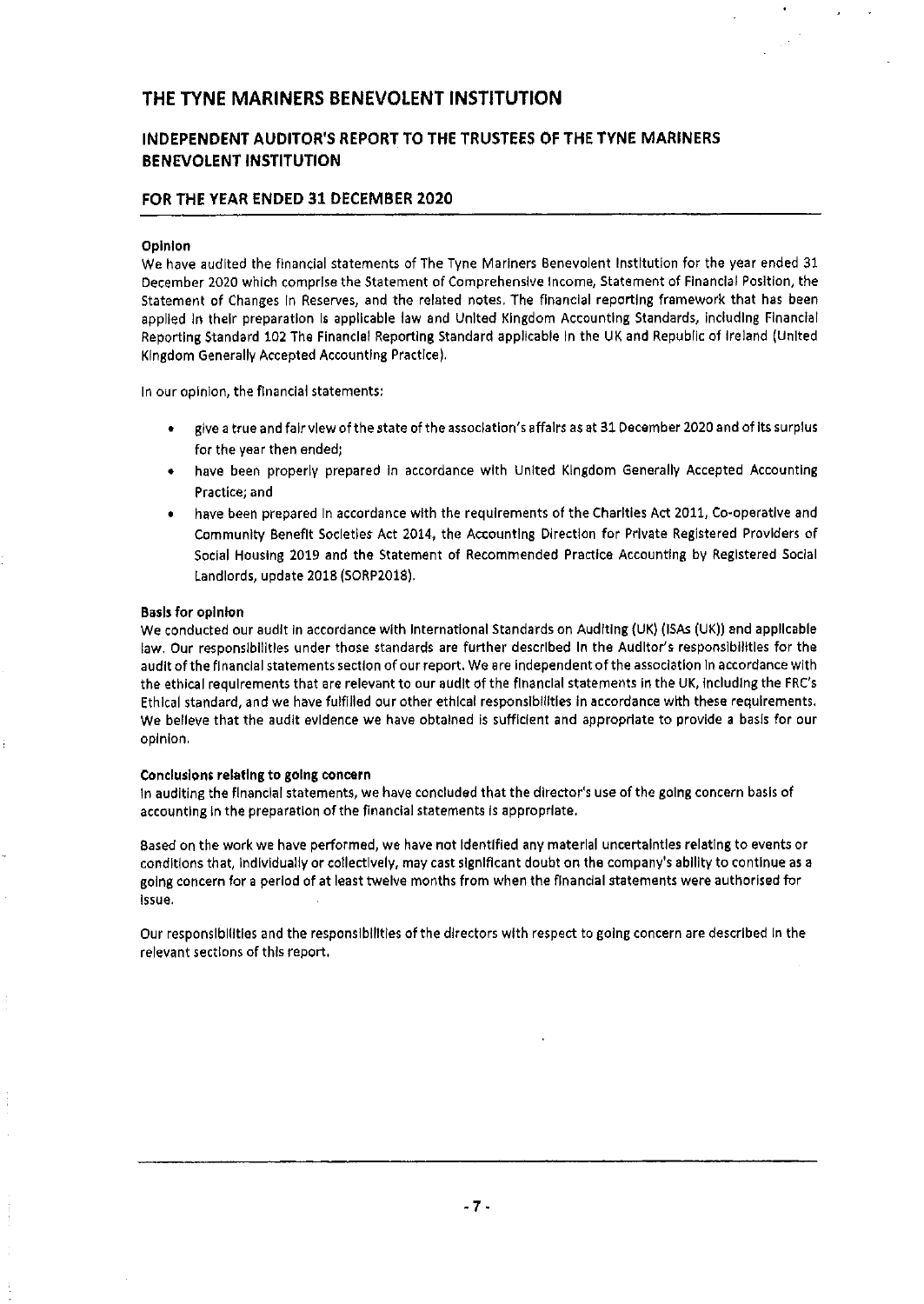# INDEPENDENT AUDITOR'S REPORT TO THE TRUSTEES OF THE TYNE MARINERS BENEVOLENT INSTITUTION

# FOR THE YEAR ENDED 31 DECEMBER 2020

#### Other information

The other Information comprises the information Included In the Report of the Trustees, other than the financial statements and our auditor's report thereon. The board is responsible for the other Information. Our opinion on the financial statements does not cover the other information and, except to the extent otherwise explicitly stated in our report, we do not express any form of assurance conclusion thereon.

In connection with our audit ofthe financial statements, our responsibility Is to read the other Information and, In doing so, consider whether the other information Is materially Inconsistent with the financial statements or our knowledge obtained In the audit or otherwise appears to be materially misstated. If we Identify such material inconsistencies or apparent material misstatements, we are required to determine whether there is a<br>material misstatement in the financial statements or a material misstatement of the other information. If, based on the work we have performed, we conclude that there is a material misstatement of this other information, we are required to report that fact.

We have nothing to report In this regard,

# Matters on which we are required to report by exception

In the light of the knowledge and understanding of the institution and its environment obtained in the course of the audit, we have not Identified material misstatements ln the Report of the Trustees.

We have nothing to report in respect of the following matters where we are required to report to you If, in our opinion:

- <sup>~</sup> adequate accounting records have not been kept by the association;
- a satisfactory system of control has not been maintained over transactions; or
- <sup>e</sup> the association's financial statements are not In agreement with the accounting records and returns; or
- <sup>~</sup> we have not received all the information and explanations we require for our audit.

#### Responsibilities of the board

As explained more fully in the Statement of Trustees' Responsibilities, the board Is responsible for the preparation of the financial statements and for being satisfied that they give <sup>a</sup> true and fair view, and for such Internal control as the board determines Is necessary to enable the preparation of financial statements that are free from material misstatement, whether due to fraud or error,

In preparing the flnandal statements, the board Is responsible for assessing the Institution's ability to continue as <sup>a</sup> going concern, disclosing, as applicable, matters related to going concern and udng the going concern basis of accounting unless the board either Intends to liquidate the association or to cease operations, or has no realistic alternative but to do so.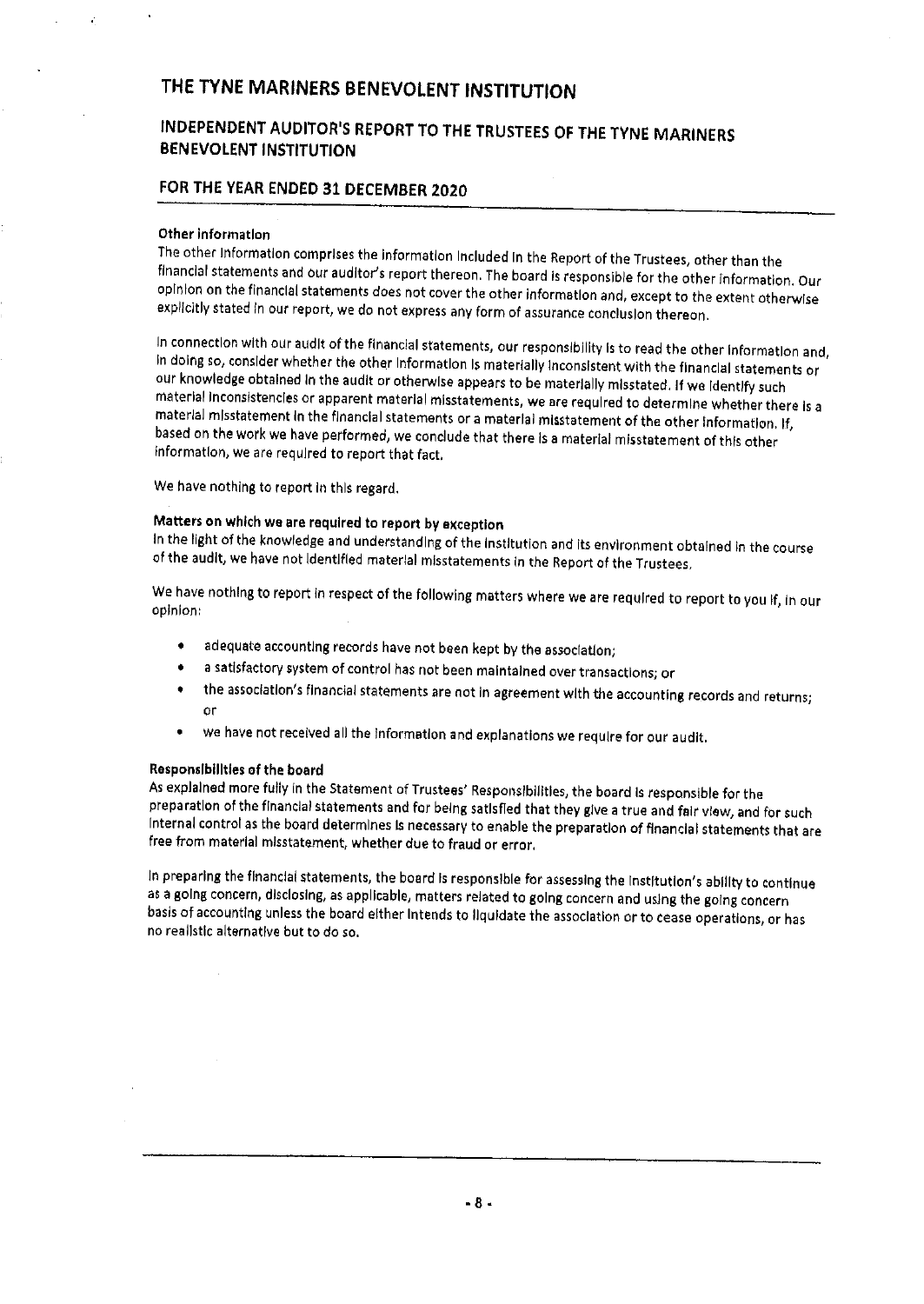# INDEPENDENT AUDITOR'S REPORT TO THE TRUSTEES OF THE TYNE MARINERS BENEVOLENT INSTITUTION

#### FOR THE YEAR ENDED 31 DECEMBER 2020

#### Auditor's responsibilities for the audit of the financial statements

Our objectives are to obtain reasonable assurance about whether the financial statements as a whole are free from material misstatement, whether due to fraud or error, and to Issue an auditor's report that includes our opinion. Reasonable assurance is a high level of assurance, but Is not a guarantee that an audit conducted in accordance with ISAs (UK) will always detect a material misstatement when It exists, Mlsstatements can arise from fraud or error and are considered material If, Individually or In the aggregate, they could reasonably be expected to Influence the economic decisions of users taken on the basis of these flnandal statements. Irregularities, including fraud, are Instances of non. compliance with laws and regulations. We design procedures

in line with our responsibilities, outlined above, to detect material mlsstatements In respect of Irregularities, including freud, The extent to which our procedures are capable of detecting Irregularities, Including fraud is detailed below:

We have assessed the risk of material misstatement In respect of Irregularities, including fraud, We have reviewed journal transactions, performed analytical review of the nominal data and undertaken transactional testing which has not identified any indication of fraud. Furthermore, we reviewed Board meeting minutes and held discussions with management who confirmed there had been no fraud Identified during the year,

We discussed with management the policies and procedures regarding compliance with laws and regulations. We Identified the following areas of laws and regulations that could reasonably be expected to have a material effect on the accounts: financial reporting legislation and health and safety. The audit procedures to Identify non. compliance with laws and regulations, required by auditing standards, are limited to enquiry of the Trustees and other management and inspection of regulatory and legal correspondence. We did not Identify any Instances of non. compliance to report.

The COVID. 19 working environment Increases the Inherent risk of fraud. During the audit there were no events or conditions Identified that indicate an incentive or pressure to commit freud or provide an opportunity to commit fraud.

A further description of our responsibilities is available on the Financial Reporting Council's website at: www. frc.org, uk/audjtorsresponsibllities, This description forms part of our auditor's report,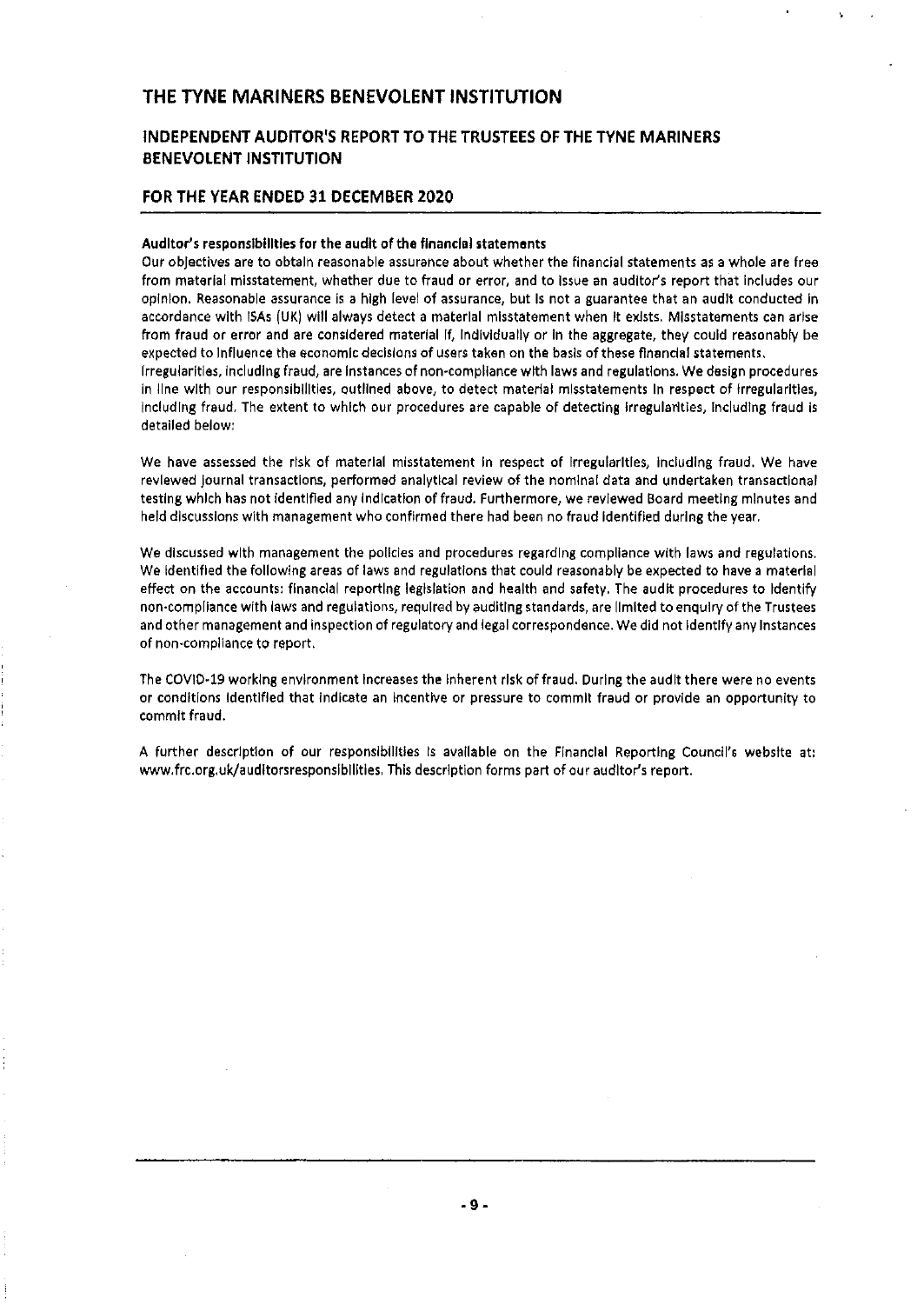# INDEPENDENT AUDITOR'S REPORT TO THE TRUSTEES OF THE TYNE MARINERS BENEVOLENT INSTITUTION

# FOR THE YEAR ENDED 31 DECEMBER 2020

Use of the report<br>This report is made solely to the institution's members, as a body, in accordance with the Charitles Act 2011, the Co-operative and Community Benefit Societies Act 2014, s. 87 and the Accounting Direction for Private<br>Registered Providers of Social Housing 2019 and the Statement of Recommended Practice Accounting by Registered Social Landlords, update 2018 (SORP2018). Our audit work has been undertaken so that we might<br>state to the association's members those matters we are required to state to them in an auditor's report and for no other purpose. To the fullest extent permitted by law, we do not accept or assume responsibility to anyone<br>other than the association and the association's members as a body, for our audit work, for this report, or for<br>

 $11/5/20u$ 

Simon Brown BA ACA DChA (Senior Statutory Auditor) For and on behalf of MHA Tait Walker Chartered Accountants 8 Statutory Auditor Bulman House Regent Centre Gosforth Newcastle upon Tyne NE3 3LS Date;

MHA Tait Walker Is a trading name of Tait Walker LLP. Tait Walker LLP Is eligible to act as an auditor ln terms of section <sup>1212</sup> of the Companies Act 2006,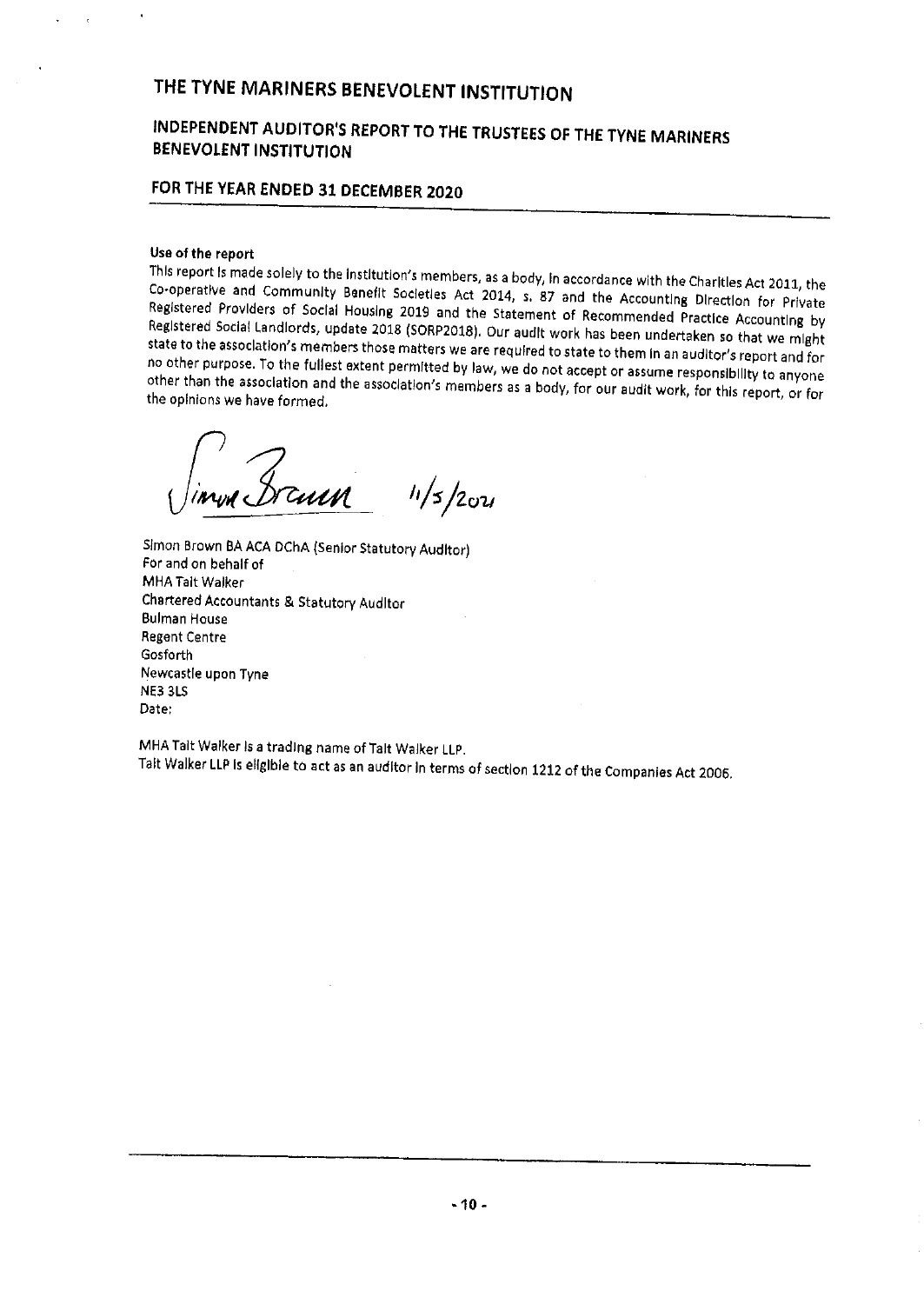# STATEMENT OF COMPREHENSIVE INCOME (INCLUDING INCOME AND EXPENDITURE ACCOUNT)

# AS AT 31 DECEMBER 2020

|                                                                                       | Note | 2020<br>£  | 2019<br>£  |
|---------------------------------------------------------------------------------------|------|------------|------------|
| <b>TURNOVER</b>                                                                       | 2    | 312,774    | 251,654    |
| Operating costs                                                                       | 2    | (196, 788) | (204, 972) |
| <b>OPERATING SURPLUS</b>                                                              | 2/5  | 115,986    | 46,682     |
| Interest receivable                                                                   | 4    | 247        | 249        |
| <b>SURPLUS BEFORE TAX</b>                                                             |      | 116,233    | 46,931     |
| Taxation                                                                              | 6    |            |            |
| <b>SURPLUS FOR THE YEAR</b>                                                           |      | 116,233    | 46,931     |
| Other recognised gains / (losses) in the year: Change in fair value<br>of Investments |      | (45,443)   | 129,400    |
| TOTAL COMPREHENSIVE INCOME FOR THE YEAR                                               |      | 70,790     | 176,331    |

The results for the year relate wholly to the continuing operations of the Association.

Approved by the Board and signed on its behalf on  $....715/11$ .........

R, I, 0 Souter Chairman

 $\overline{z}$  $\mathbf{S}$ 

M, Bird Treasurer/Vice Chairman

The notes on pages 14 to 23 form part of these financial statements.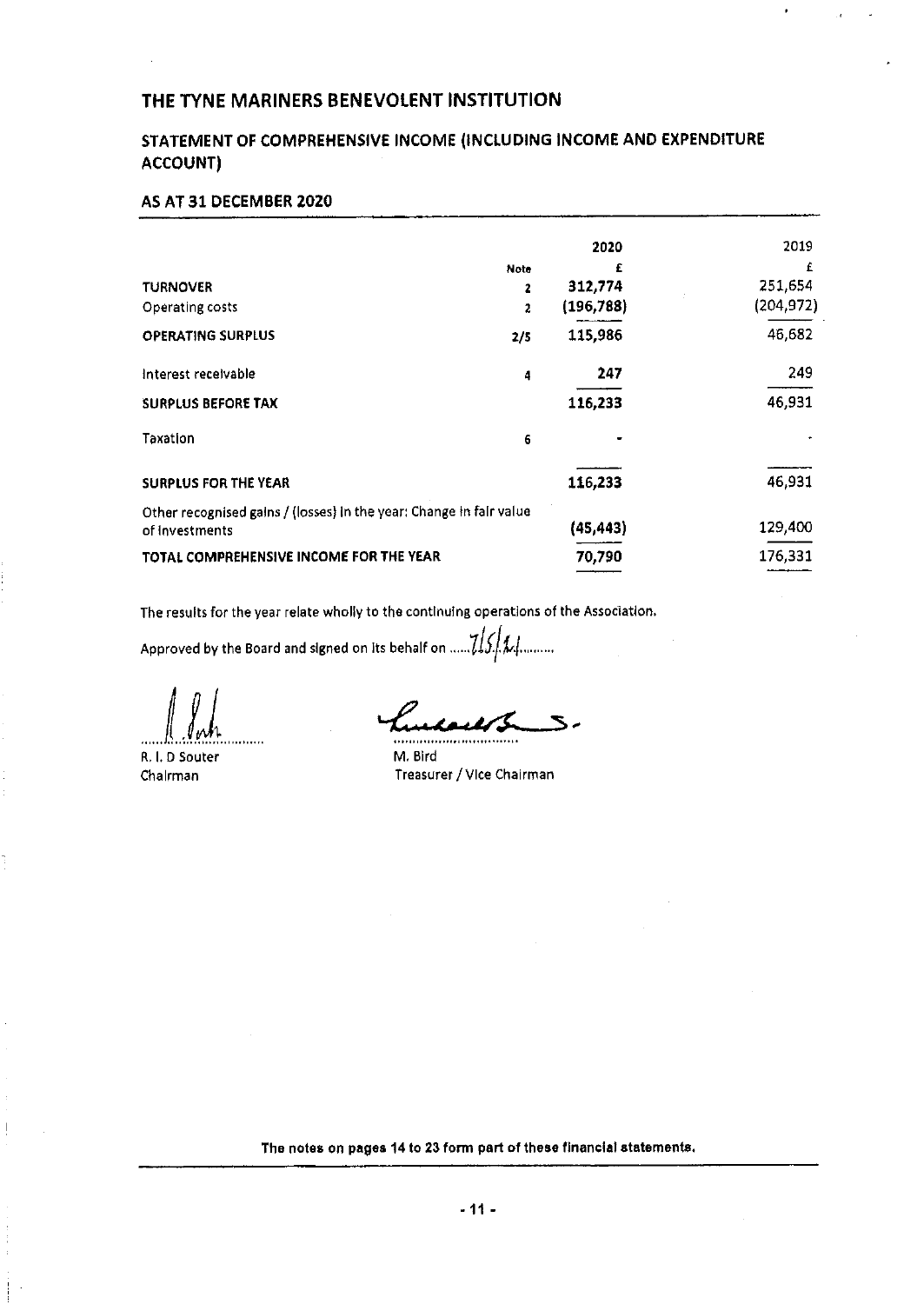# STATEMENT OF FINANCIAL POSITION

# AS AT 31 DECEMBER 2020

|                                                                   |      |           | 2020      |           | 2019      |
|-------------------------------------------------------------------|------|-----------|-----------|-----------|-----------|
| <b>FIXED ASSETS</b>                                               | Note | £         | £         | £         | £         |
| Housing properties                                                | 7    |           | 299,306   |           | 313,080   |
| Other tangible fixed assets                                       | 8    |           | 6,892     |           | 8.108     |
| Investments                                                       | 9    |           | 1,208,500 |           | 1,274,130 |
| <b>CURRENT ASSETS</b>                                             |      |           | 1,514,698 |           | 1,595,318 |
| <b>Debtors</b>                                                    |      |           |           |           |           |
| Cash and cash equivalents                                         | 10   | 12,314    |           | 26,850    |           |
|                                                                   |      | 395,218   |           | 199,592   |           |
| <b>CREDITORS: Amounts falling due</b>                             |      | 407,532   |           | 226,442   |           |
| within one year                                                   | 11   | 61,040    |           | 14,244    |           |
| NET CURRENT ASSETS                                                |      |           | 346,492   |           | 212,198   |
| TOTAL ASSETS LESS CURRENT LIABILITIES                             |      |           | 1,861,190 |           | 1,807,516 |
| <b>CREDITORS: Amounts failing due after</b><br>more than one year | 12   |           | 307,949   |           | 325,065   |
| TOTAL NET ASSETS                                                  |      |           | 1,553,241 |           | 1,482,451 |
| <b>CAPITAL AND RESERVES</b>                                       |      |           |           |           |           |
| Revaluation reserves                                              | 15   | 28,437    |           | 91,337    |           |
| Designated reserves                                               | 14   | 350,586   |           | 282,073   |           |
| Revenue reserves                                                  |      | 1,174,218 |           | 1,109,041 |           |

# TOTAL CAPITAL AND RESERVES **1,553,241** 1,482,451

The financial statements were approved by the Trustees on  $\frac{1}{16}$ / $\frac{1}{4}$ ...... and signed on Its behalf by:-

. . . . . . . . 11. . . .

R. I. D Souter Chairman

M. Bird Treasurer / Vice Chairman

The notes on pages 14 to 23 form part of these financial statements.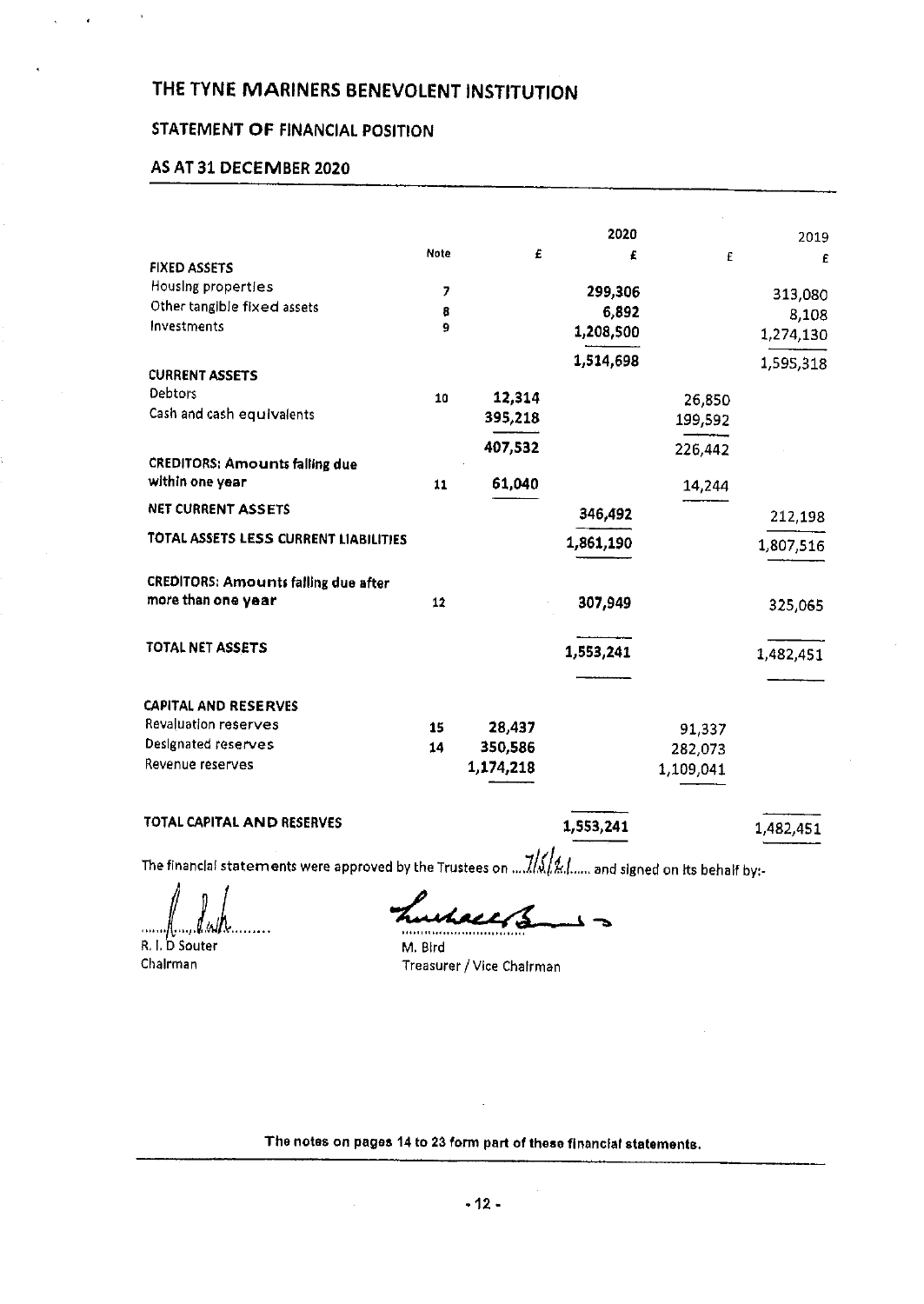# STATEMENT OF CHANGE IN RESERVES

### AS AT 31 DECEMBER 2020

|                                                                                                                           | Revaluation<br>reserve | Designated<br>reserves | Revenue<br>reserves | Totai<br><b>Reserves</b> |
|---------------------------------------------------------------------------------------------------------------------------|------------------------|------------------------|---------------------|--------------------------|
| Balance at 1 January 2019                                                                                                 | (18, 681)              | 279,805                | 1,044,996           | 1,306,120                |
| Surplus / (deficit) from statement of<br>comprehensive income year ended 31<br>December 2019 - Total Comprehensive Income |                        | ٠                      | 176,331             | 176,331                  |
| Transfer from unrestricted reserves to<br>designated reserves                                                             |                        | 2,268                  | (2, 268)            |                          |
| Transfer from revaluation reserves to<br>unrestricted reserves                                                            | 110,018                |                        | (110, 018)          |                          |
| Balance at 31 December 2019                                                                                               | 91,337                 | 282.073                | 1,109,041           | 1,482,451                |
| Surplus / (deficit) from statement of<br>comprehensive Income year ended 31<br>December 2019 - Total Comprehensive Income |                        |                        | 70.790              | 70,790                   |
| Transfer from unrestricted reserves to<br>designated reserves                                                             |                        | 68.513                 | (68, 513)           |                          |
| Transfer to revaluation reserves from<br>unrestricted reserves                                                            | (62,900)               |                        | 62,900              |                          |
| <b>Balance at 31 December 2020</b>                                                                                        | 28,437                 | 350,586                | 1,174,218           | 1,553,241                |

The notes on pages 14 to 23 form part of these financial statements.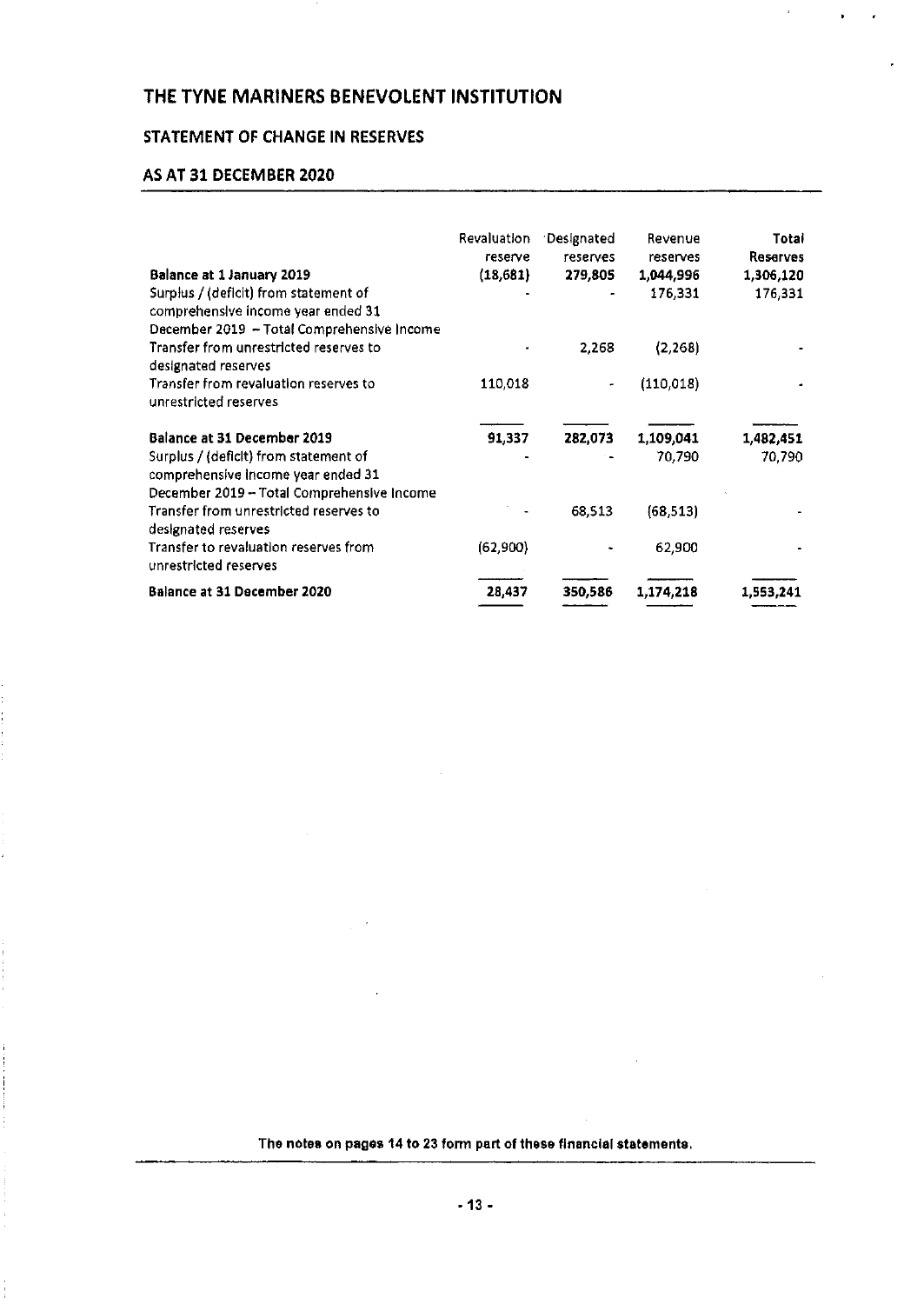# NOTES TO THE FINANCIAL STATEMENTS

#### FOR THE YEAR ENDED 31 DECEMBER 2020

#### 1, PRINCIPAL ACCOUNTING POLICIES

The Tyne Mariners Benevolent Instltutian Is <sup>a</sup> registered charity in England and Wales, registered with the Charity Commission (number 229236) and a Registered Social Landlord (number A3721) registered with Homes England. Its registered office Is Hadaway & Hadaway, Midland Chambers, 58 Howard Street, North Shields, Tyne &. Wear, NE301AL

The flnanclal statements have been prepared ln accordance with applicable Accounting Standards In the United Kingdom, Financial Reporting Standard 102 (FRS102), the Charities Act 2011, the Accounting Directions for Private Registered Providers of Social Housing 2019 and the Statement of Recommended Practice Accounting by Registered Social Landlords, Update 2013 (SQRP2018).

In accordance with FR5102 PBE3.3A the Trustees confirm that this Registered Social Housing Provider is s Public Benefit Entity (PBE),

The trustees have considered the financial position in light of the ongoing situation in relation to the Covid-19 virus and on conclusion of this work, given the strong cash and Investment position, canslder that there are no material uncertainties about the Charity's ability to continue as a going concern.

The Trustees have chosen to utlllse the exemptions available under paragraph 1.11 of FRS102 and have therefore chosen nat to prepare <sup>a</sup> cashflow statement and supporting notes.

<sup>A</sup> summary of the principal accounting policies adopted (which have been applied consistently, except where noted), judgements and key sources of estimation uncertainty, are set out in paragraphs (a) to (I) below,

#### (a) Basis of accounting

The finandal statements have been prepared under the historical cost convention, modified to include investments at fair value.

These financial statements are prepared In sterling which Is the functional currency of the entity,

#### (b) Turnover

Turnover represents resident contributions and service charges receivable net of any losses from voids, IT also includes Income received from Investments and grants. Turnover is recognised In the period that the income Is due.

### (c) Housing Properties, Fixed Assets snd Depreciation

Tangible fixed assets are stated at cost, less accumulated depreciation.

Major components of housing properties, such as the internal fittings and heating components, have been accounted for and depreciated separately from the housing structure, over their expected useful economic flves.

Depreciation is charged on <sup>a</sup> straight line basis at rates anticipated to write off the cost of the asset, over the expected useful economic lives of the assets as follows;

| land |                           | Not depreciated                                                                         |
|------|---------------------------|-----------------------------------------------------------------------------------------|
|      | <b>Housing Properties</b> |                                                                                         |
|      | Structure                 | 50 years                                                                                |
|      | Roof                      | 50 years                                                                                |
|      | Kitchens                  | 15 years                                                                                |
|      | <b>Bathrooms</b>          | 15 years                                                                                |
|      | Doors                     | 40 years                                                                                |
|      | <b>Windows</b>            | 40 years                                                                                |
|      | <b>Bollers</b>            | 10 years                                                                                |
|      |                           | None of the institution's housing properties are considered to be investment properties |
|      |                           |                                                                                         |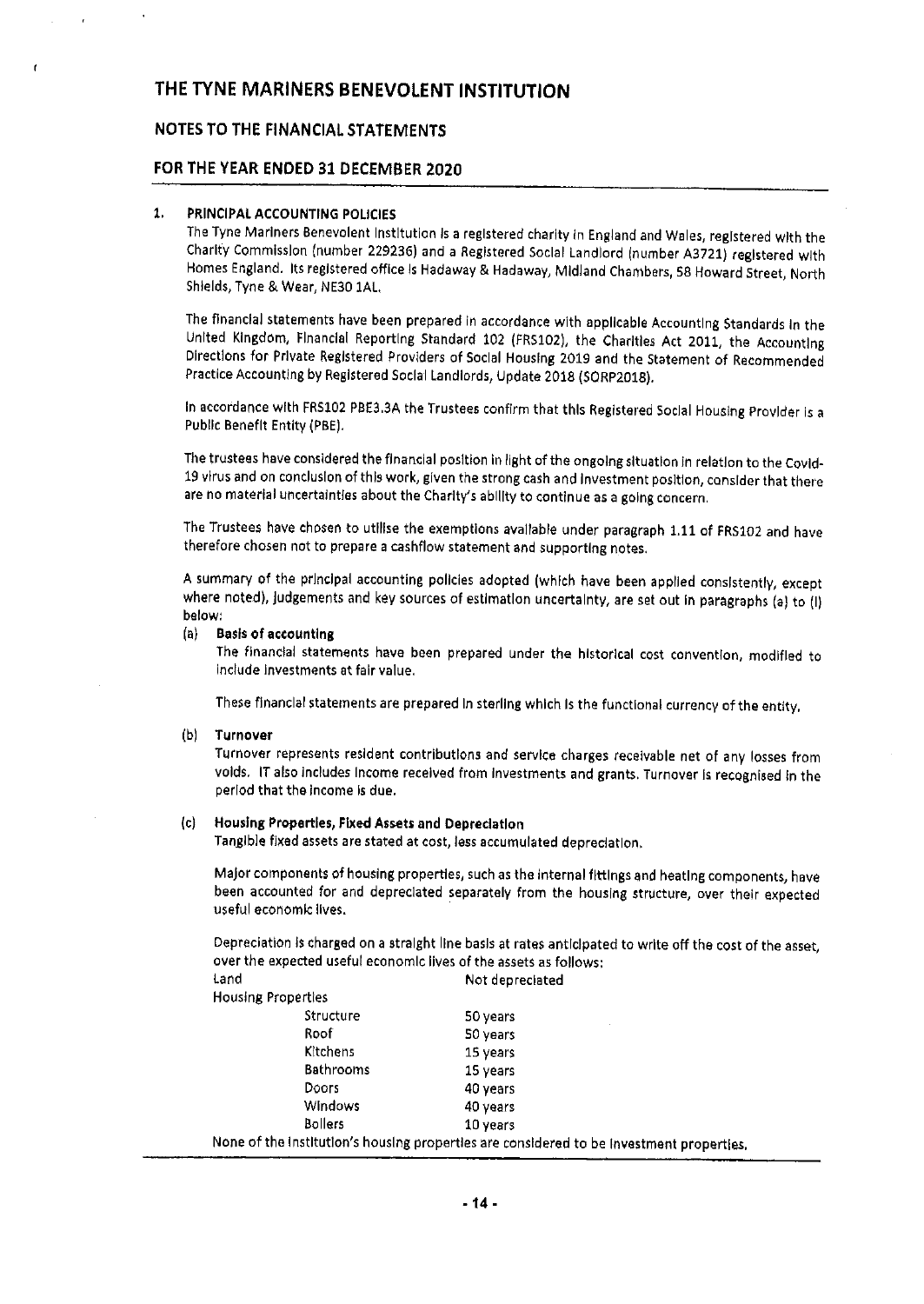### NOTES TO THE FINANCIAL STATEMENTS

## FOR THE YEAR ENDED 31 DECEMBER 2020

#### 1. ACCOUNTING POLICIES (continued)

#### (d) Other Fixed Assets

Fixtures 8 Fittings 15% Reducing balance The useful economic lives of all tangible fixed assets are reviewed annually.

#### (e) Social Housing Grant and Other Grants

Social Housing Grant (SHG) received as a capital contribution, In line with SORP2018 and the 'accruals method', Is held separately as a creditor due more than one year, unless part of the SHG relates to a disposal of property and becomes recycled or repayable, ln whkh case It ls apportioned to creditors due less than one year accordingly, The 'accruals method' Is applied as the RSHP holds all social housing properties at their historic cost,

The SHG is then amortised In line with the depredation of the 'structure' component of the housing properties and released over SO years (296), The amortlsatlon released in respect of the SHG Is recognised In the Statement of Comprehensive Income as 'income',

SHG received towards revenue expenditure is matched against that expenditure by being included in turnover In the Income and expenditure account. The related expenditure is Included under operating costs. SHG Is recognised In the same period as the related expenditure provided the conditions for its receipt have been satisfied and there Is reasonable assurance that the grant will be received,

SHG received and not matched by development expenditure or relevant expenditure In the income and expenditure account is Included In current liabilities. The amount of SHG In advance Is calculated by reference to the aggregate of all schemes ln the SHG funded development programme,

Other grants received (In respect of costs Incurred) are shown as donations and recognised as Income in the year of receipt.

#### (f) Taxatlon

The institution is exempt from paying tax.

#### (g) Designated Reserves

Oeslgnated reserves are part of unrestricted reserves which have been earmarked by the Board for a particular purpose, Such designations may be reversed by future Board decisions. Expenditure cannot be directly set against designated reserves but Is taken through the Income and expenditure account. A transfer is then made from designated reserves as appropriate,

The Registered Sodal Housing Provider (RSHP) designates those reserves set aside for future ma)or repairs on all of its housing properties, The amounts set aside are based on a stock condition survey of the RSHP's housing properties and represents the expenditure that cannot be met from the RSHP's future rental income stream. The designated reserve is the amount that the Board estimates is required for future ma)or repairs.

#### (h) Revaluation Reserve

The Revaluation Reserve, whilst shown separately, Is part of the general revenue reserves and Is a memo of the difference in investments value between the historic cost and the fair value. The reserve can be both positive and negative as a result,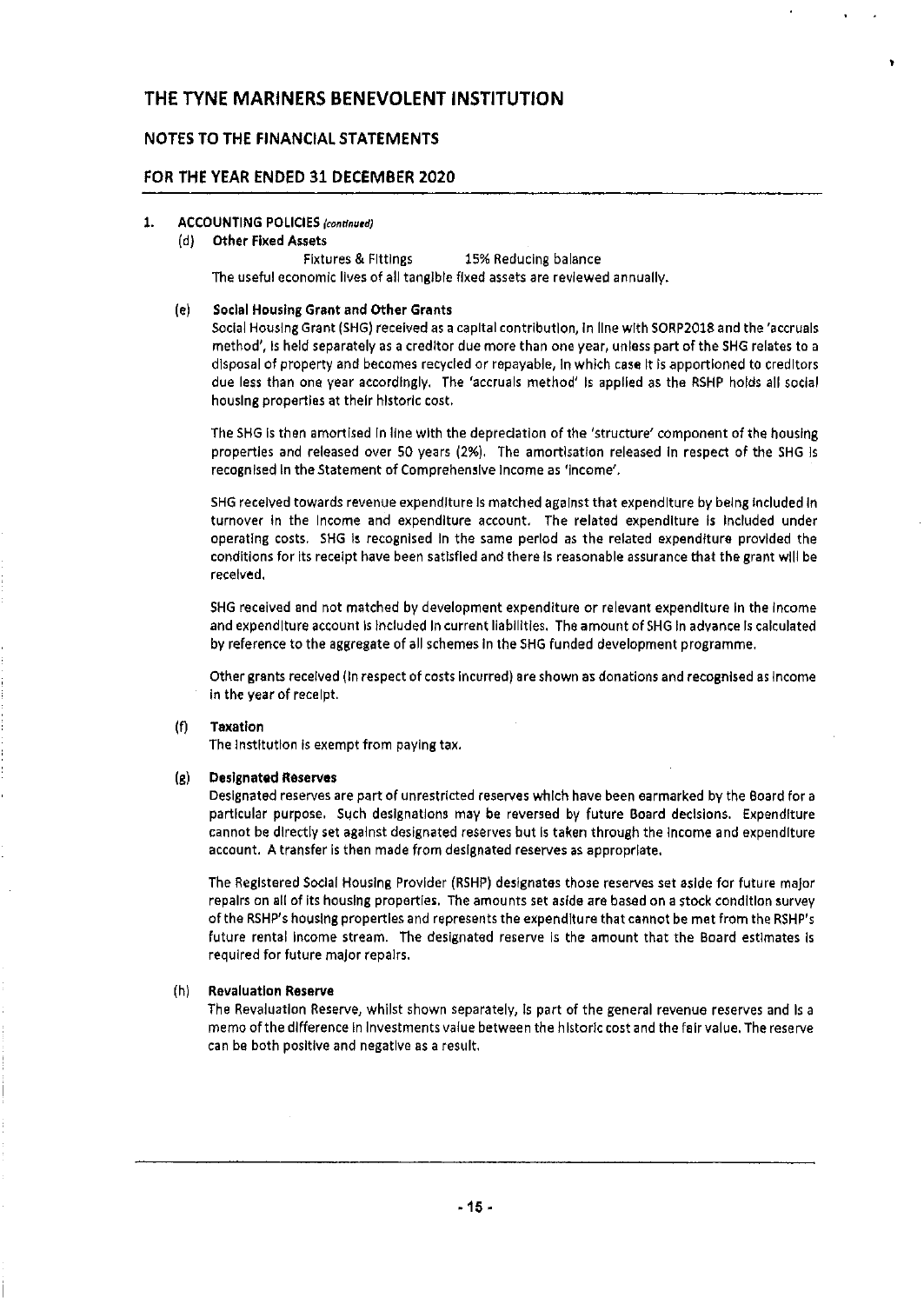# NOTES TO THE FINANCIAL STATEMENTS

# FOR THE YEAR ENDED 31 DECEMBER 2020

1. ACCOUNTING POLICIES (continued)

### (I) Financial Instruments

<sup>A</sup> financial Instrument Is <sup>a</sup> contract that gives rise to <sup>a</sup> financial asset or liability within the financial statements of the Institution. The committee of management have reviewed the financial Instruments held within the institution's financial statements and consider them to be 'basic' and as such are recognised at their transactional value,

#### (j) Rent Arrears and Advances

 $\overline{1}$ 

In accordance with the Accounting Direction 2019, rent arrears and advances are not net-off and are presented as part of debtors and creditors respectively, Where <sup>a</sup> payment plan has been entered Into for rent arrears, which are considered to be material, then the rent arrears debtor is adjusted to its net present value,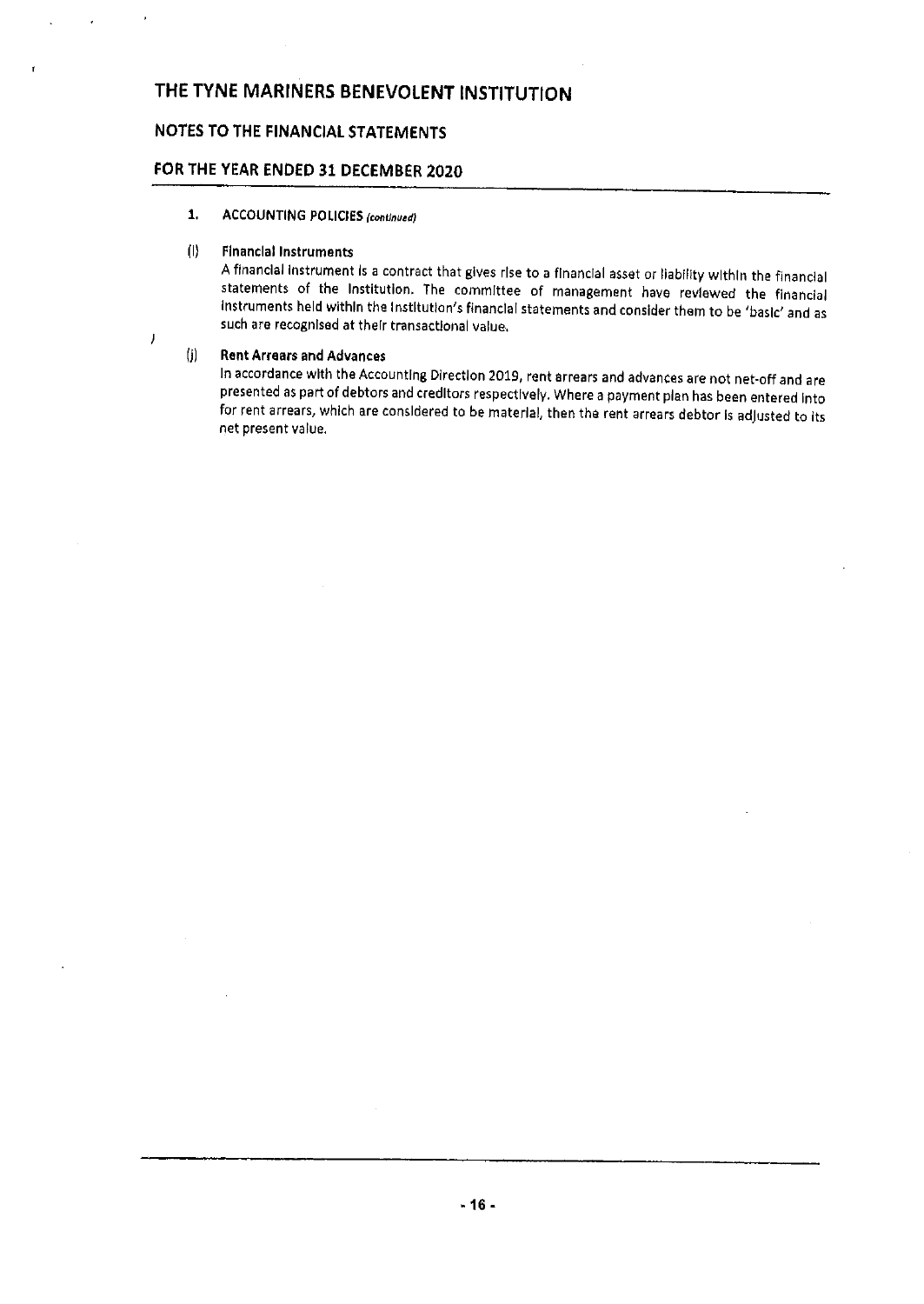# NOTES TO THE FINANCIAL STATEMENTS

# FOR THE YEAR ENDED 31 DECEMBER 2020

## 2. (A) TURNOVER, OPERATING COSTS AND OPERATING SURPLUS FOR THE YEAR

|                                                                                           | Turnover<br>£ | Operating<br>costs<br>£ | 2020<br>Operating<br>surplus<br>£ | Turnover<br>£ | Operating<br>costs<br>£ | 2019<br>Operating<br>surplus<br>£ |
|-------------------------------------------------------------------------------------------|---------------|-------------------------|-----------------------------------|---------------|-------------------------|-----------------------------------|
| Social Housing Lettings<br>(note B)<br>Activities other than<br>Social Housing Activities | 171,466       | (103, 380)              | 68,086                            | 166,953       | (99, 576)               | 67,377                            |
| (note C)                                                                                  | 141,308       | (93, 408)               | 47,900                            | 84,701        | (105, 396)              | (20, 695)                         |
| <b>TOTAL</b>                                                                              | 312,774       | (196, 788)              | 115,986                           | 251,654       | (204, 972)              | 46,682                            |

### (8) PARTICULARS OF TURNOVER AND OPERATING EXPENDITURE FROM SOCIAL HOUSING LETTINGS

|                                                                         | 2020    | 2019    |
|-------------------------------------------------------------------------|---------|---------|
| Income                                                                  |         | £       |
| Rent receivable net of volds                                            | 154,350 | 149,837 |
| Amortised social housing grant                                          | 17,116  | 17,116  |
| <b>Turnover from Social Housing Lettings</b>                            | 171,466 | 166,953 |
| <b>Operating expenditure</b>                                            |         |         |
| Management                                                              | 36,413  | 35,844  |
| Bad debts                                                               | 2,513   | (781)   |
| General repairs                                                         | 13,736  | 10,745  |
| <b>Services</b>                                                         | 35,728  | 39,910  |
| Depreciation on housing properties                                      | 13,774  | 12,427  |
| Depreciation on other fixed assets                                      | 1,216   | 1,431   |
| <b>Operating expenditure on Social Housing</b><br>Lettings              | 103,380 | 99,576  |
| <b>Operating surplus on Social Housing Lettings</b>                     | 68,086  | 67,377  |
| <b>Void Losses</b><br>(being rental income lost as a result of property | 2,883   | 4,480   |
| not being let)                                                          |         |         |

 $\cdot$ 

 $\mathcal{L}$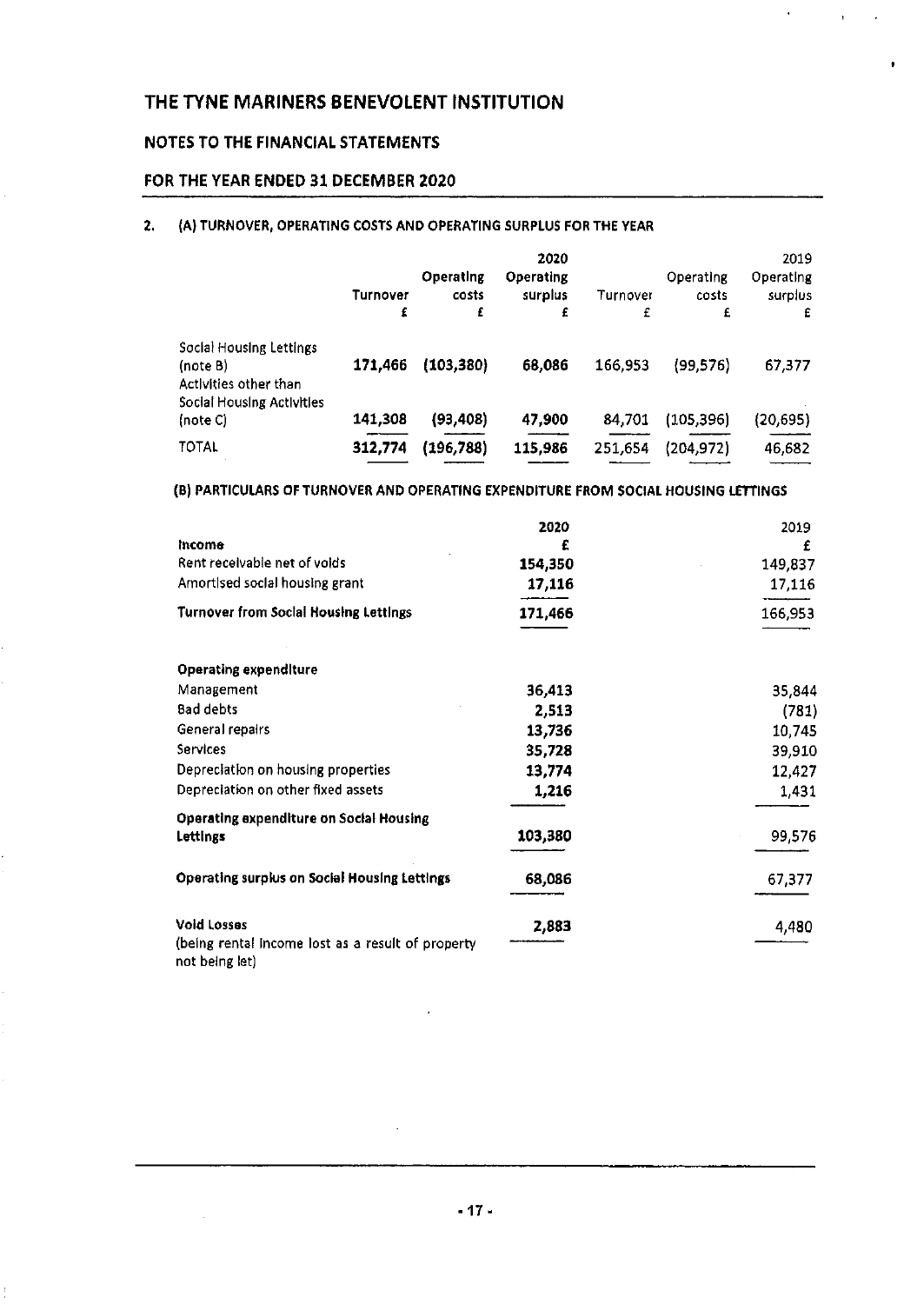# NOTES TO THE FINANCIAL STATEMENTS

# FOR THE YEAR ENDED 31 DECEMBER 2020

# 2. (C) PARTICULARS OF TURNOVER AND OPERATING EXPENDITURE FROM OTHER ACTIVITIES

| Income<br>Donations:<br>Donations - General<br>Grant:<br>Legacy | Trinity House, London<br>Merchant Navy Welfare Board | 2020<br>£<br>38,850<br>1,322<br>66,245 | 2019<br>£<br>38,850 |
|-----------------------------------------------------------------|------------------------------------------------------|----------------------------------------|---------------------|
| Investment income                                               |                                                      | 34,891                                 | 45,851              |
|                                                                 | Turnover from other activities                       | 141,308                                | 84,701              |
| <b>Operating expenditure</b>                                    |                                                      |                                        |                     |
| Pension payments                                                |                                                      | 84,411                                 | 79,680              |
| Management                                                      |                                                      | 7,860                                  | 24,142              |
| National association fees                                       |                                                      | 621                                    | 795                 |
| Other legal fees                                                |                                                      |                                        |                     |
| <b>Sundries</b>                                                 |                                                      | 516                                    | 779.                |
|                                                                 | Operating expenditure on other activities            | 93,408                                 | 105,396             |
|                                                                 | Operating surplus/ deficit on other activities       | 47,900                                 | (20,695)            |

# 3. STAFF, KEY MANAGEMENT PERSONNEL, DIRECTORS' EMOLUMENTS AND RELATED PARTIES

No employee earned more then E60,000, As the Institution has no employees, it has no Key Management Personnel. The Trustees are defined as the Board of Management and therefore could be classed as Key Management Personnel, None of the Board of Management received any emoluments during 2020 (2019 fNil). The Institution has no other paid Executive Officers.

The total expenses reimbursed to the Trustees not chargeable for UK Income tax during 2020 was ENII (2019:ENII),

Where Trustees are tenants, tenancies are on normal commercial terms,

The administration and management of the Association was carried out by Hadaway & Hadaway and Tyne Housing Assodation Limited,

There were no related party transactions.

4. INTEREST RECEIVABLE

|                          | 2020 | 2019 |
|--------------------------|------|------|
|                          | £    | £    |
| Bank Interest receivable | 247  | 249  |
|                          | 247  | 249  |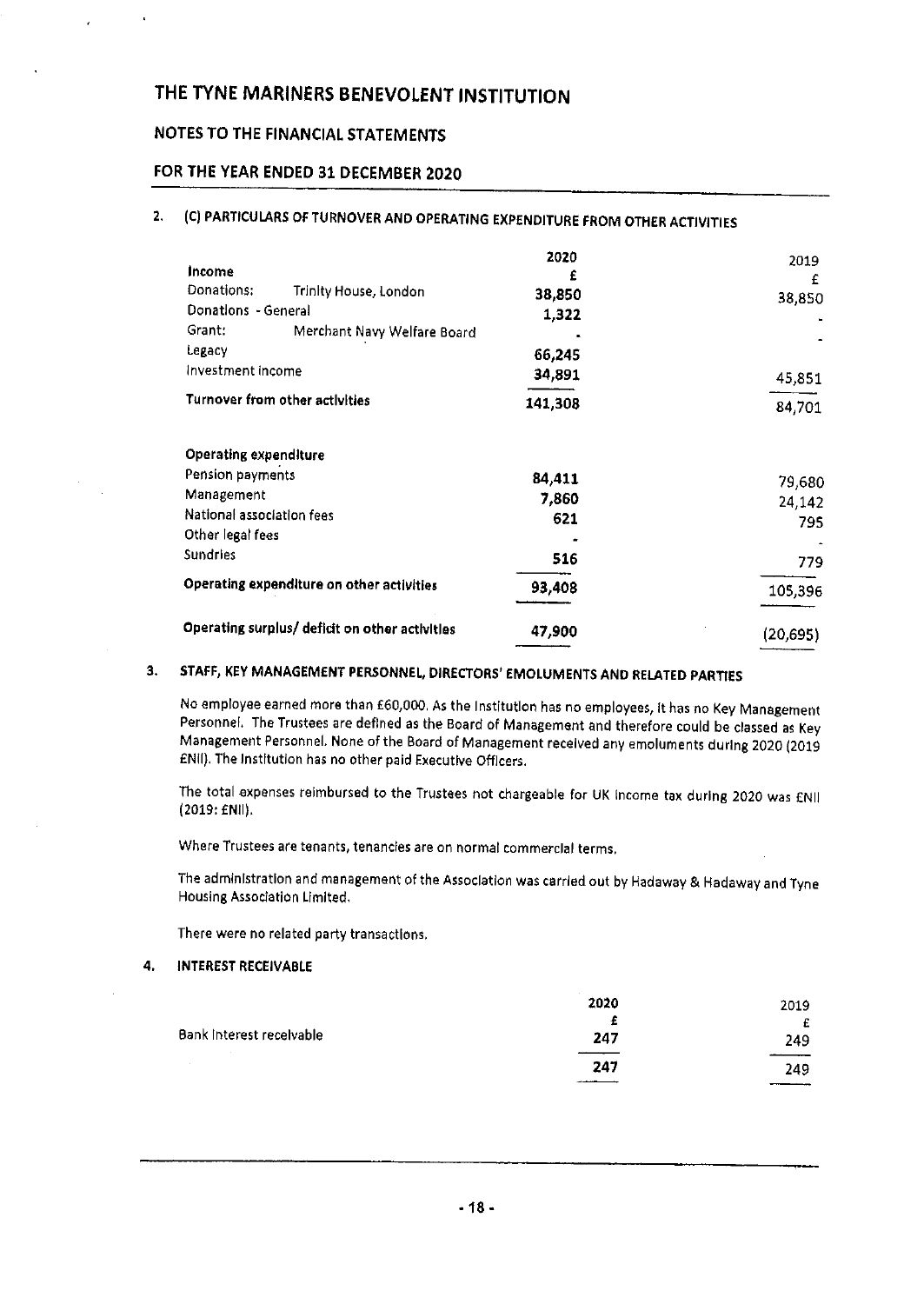# NOTES TO THE FINANCIAL STATEMENTS

## FOR THE YEAR ENDED 31 DECEMBER 2020

| 5. | <b>OPERATING SURPLUS</b>             |           |           |
|----|--------------------------------------|-----------|-----------|
|    |                                      | 2020      | 2019      |
|    | The operating surplus for the year   | £         |           |
|    | Is stated after charging:            |           |           |
|    | Depreciation on housing properties   | 13,774    | 12,426    |
|    | Depreciation on other fixed assets   | 1,216     | 1431      |
|    | Amortisation of social housing grant | (17, 116) | (17, 116) |
|    | Auditor's remuneration               | 6,000     | 6.000     |
|    |                                      |           |           |

### 6, TAXATION

No liability to taxation arises from the surplus arising from rent from members as the Institution Is entitled to relief under 5642 of the Corporation Taxes Act 2010.

## 7, TANGI8LE FIXED ASSETS

|    | Housing properties - freehold    | 2020    | 2019      |
|----|----------------------------------|---------|-----------|
|    |                                  | £       | £         |
|    | Gross cost                       | 801,210 | 871,029   |
|    | At 1 January<br><b>Additions</b> |         | 27,681    |
|    |                                  |         |           |
|    | Disposals                        |         | (97, 500) |
|    | At 31 December                   | 801,210 | 801,210   |
|    | Depreciation                     |         |           |
|    | At 1 January                     | 488,130 | 573,204   |
|    | Charge                           | 13,774  | 12,426    |
|    | <b>Disposals</b>                 |         | (97,500)  |
|    | At 31 December                   | 501,904 | 488,130   |
|    | Net book value 31 December       | 299,306 | 313,080   |
| 8, | <b>OTHER FIXED ASSETS</b>        |         |           |
|    |                                  | 2020    | 2019      |
|    |                                  | £       | £         |
|    | Cost                             |         |           |
|    | At 1 January & 31 December       | 41,867  | 41,867    |
|    | Depreciation                     |         |           |
|    | At 1 January                     | 33,759  | 32,328    |
|    | Charge                           | 1,216   | 1,431     |
|    | At 31 December                   | 34,975  | 33,759    |
|    | Net book value 31 December       | 6,892   | 8,108     |
|    |                                  |         |           |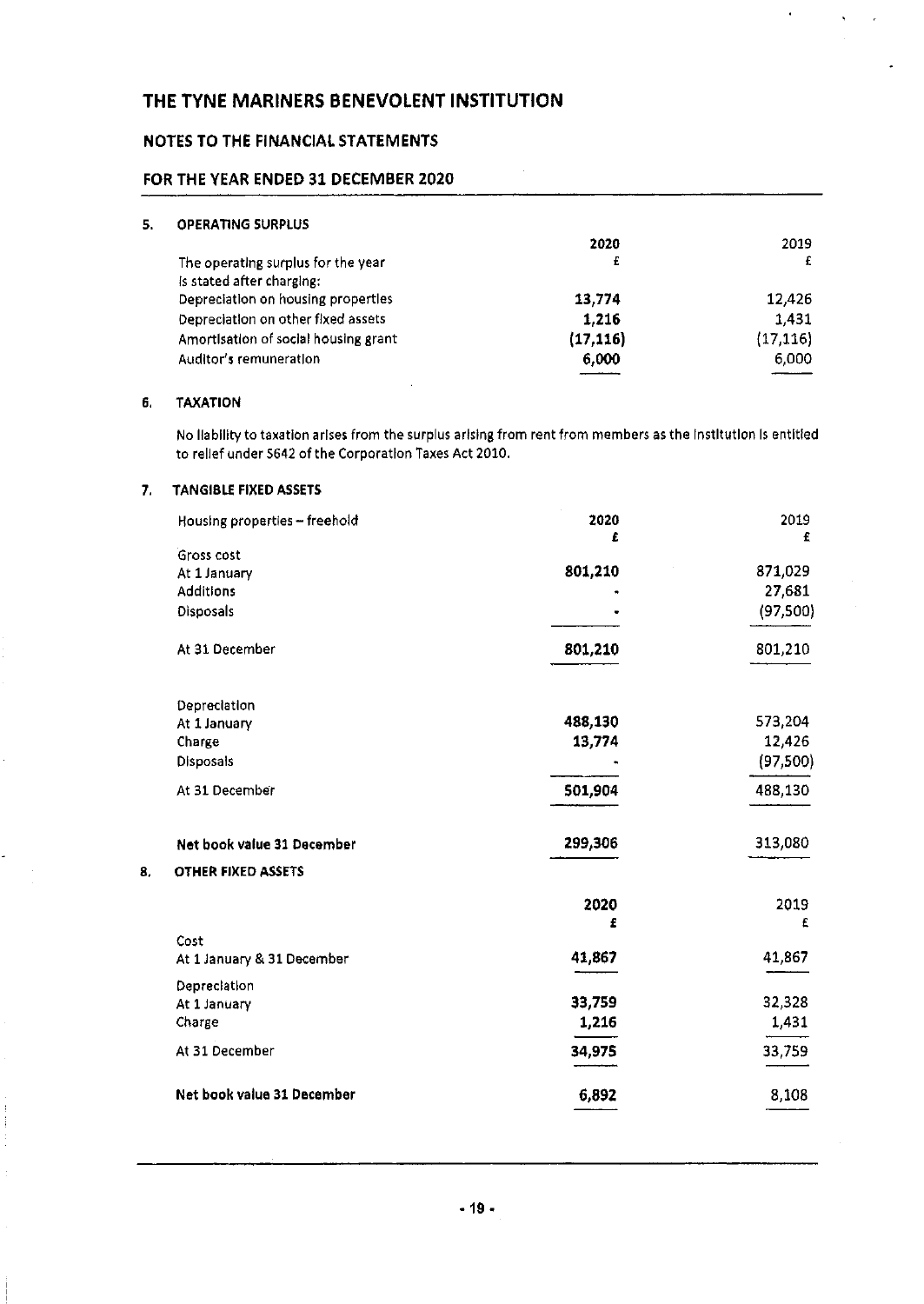# NOTES TO THE FINANCIAL STATEMENTS

# FOR THE YEAR ENDED 31 DECEMBER 2020

# 9, INVESTMENTS

 $\mathcal{L} = \mathcal{L} \times \mathcal{L}$  , where  $\mathcal{L}$ 

 $\varphi$ 

|                                                                                  | 2020       | 2019       |
|----------------------------------------------------------------------------------|------------|------------|
| Fair value:                                                                      | £          | £          |
| As at 1 January                                                                  |            |            |
| <b>Additions</b>                                                                 | 1,274,130  | 1,147,945  |
| Disposals at opening market value                                                | 712,105    | 312,936    |
| Unrealised (loss) / gain in period                                               | (745, 716) | (298, 795) |
| Difference between gain on market value and gain on                              | (62,900)   | 110,018    |
| historical cost                                                                  |            |            |
|                                                                                  | 30,881     | 2,026      |
| At 31 December                                                                   | 1,208,500  | 1,274,130  |
| <b>UK Equities</b>                                                               | 644,924    | 638,748    |
| Non UK Equities                                                                  | 194,061    | 193,229    |
| <b>UK Bonds</b>                                                                  | 335,259    | 403,025    |
| Non UK Bonds                                                                     |            |            |
| Money Market Time                                                                | 34,256     | 39,128     |
|                                                                                  | 1,208,500  | 1,274,130  |
| (b) Historic Cost                                                                |            |            |
| As at 1 January                                                                  | 1,182,794  | 1,166,627  |
| <b>Additions</b>                                                                 | 712,105    | 312,936    |
| Disposals                                                                        | (714, 834) | (296, 769) |
| As at 31 December                                                                |            |            |
|                                                                                  | 1,180,065  | 1,182,794  |
| (c) Realised Gain / (Losses)                                                     |            |            |
|                                                                                  | 2020       | 2019       |
| On Cost                                                                          | £          | £          |
|                                                                                  | 17,457     | 19,382     |
| Less: Difference between gains / (losses) arising in both<br>cost and fair value | 13,424     | (17, 356)  |
| Gain / (loss) realised: Difference between proceeds and                          | 30,881     |            |
| fair value disposals                                                             |            | 2,026      |
|                                                                                  |            |            |
| (d) Unrealised Gain / (Loss) on Fair Value                                       |            |            |
|                                                                                  | 2020       | 2019       |
|                                                                                  | £          | £          |
| Per investment note                                                              | (62, 900)  | 110,018    |
| Realised gain / (loss) on cost                                                   | 17,457     | 19,382     |
| Other recognised gains / (losses) in Statement of                                | 45,443     | 129,400    |
| Comprehensive Income                                                             |            |            |
|                                                                                  |            |            |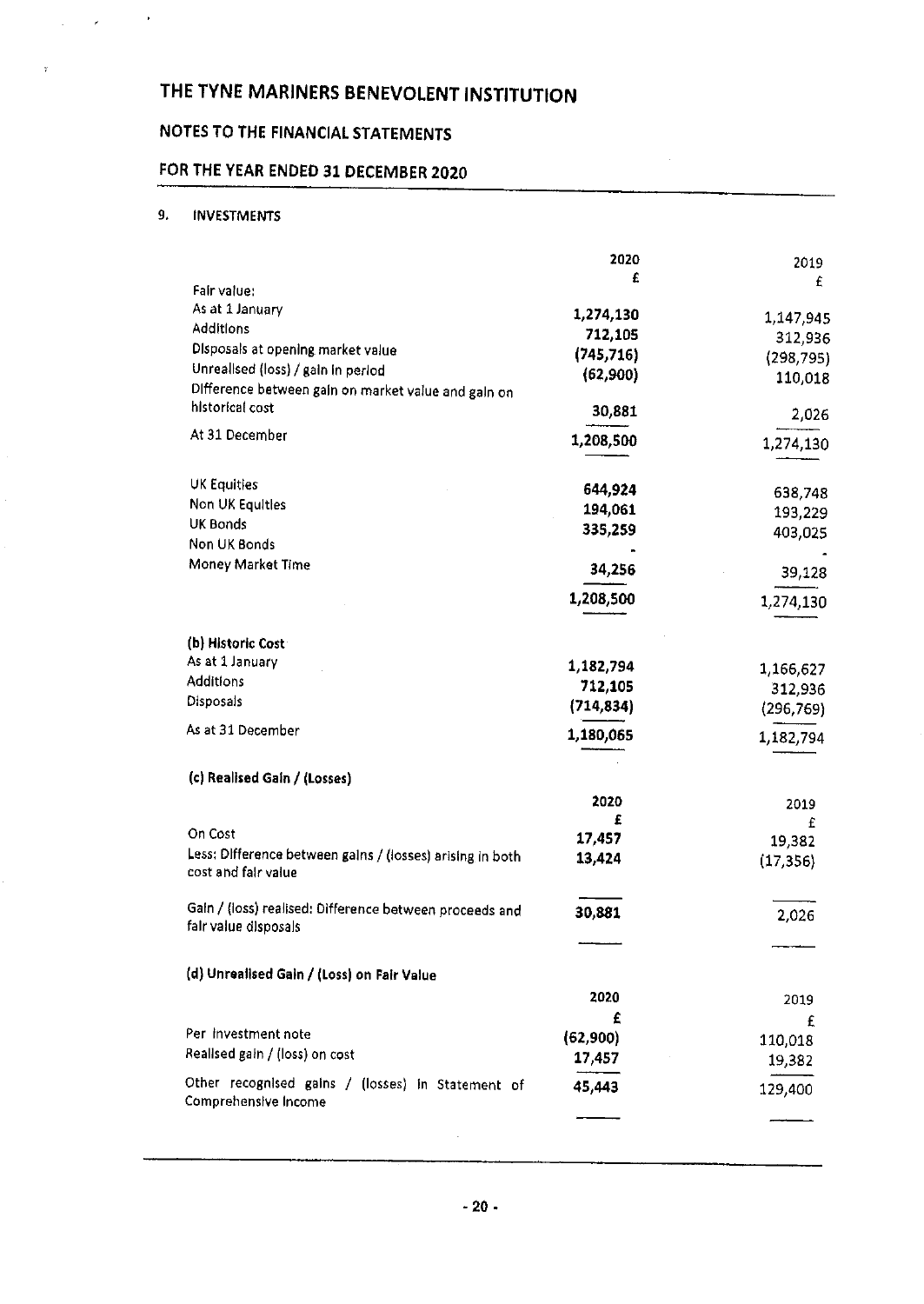### NOTES TO THE FINANCIAL STATEMENTS

### FOR THE YEAR ENDED 31 DECEMBER 2020

#### 9. INVESTMENTS (continued)

At the 31<sup>st</sup> December 2020 the following individual investments market value exceeded 5% of the total portfolio market valuation: Polumbia Thread Inv UK Fund Class 2 280,828<br>
280,828 280,828 280,828 280,828 280,828 280,828 Jo Hambro Cap Mgmt UK Equity

#### 10, DEBTORS

|                                | 2020    | 2019     |
|--------------------------------|---------|----------|
|                                | £       | £        |
| Rent arrears (gross)           | 12,302  | 11,225   |
| Less: bad debt provision       | (7,790) | (6, 857) |
| Other debtors                  | 219     | 14,319   |
| Prepayments and accrued income | 7,583   | 8,163    |
|                                | 12,314  | 26,850   |

#### 11. CREDITORS: Amounts falling due within one year

|                 | 2020   | 2019   |
|-----------------|--------|--------|
|                 | £      | £      |
| Rent in advance | 4,683  | 3,355  |
| Accruais        | 10,060 | 10,890 |
| Other Creditor  | 46,297 |        |
|                 | 61,040 | 14,244 |
|                 |        |        |

#### 12. CREDITORS: Amounts falling due after more than one year, Induding convertible debts

|                                       | 2020    | 2019    |
|---------------------------------------|---------|---------|
|                                       |         |         |
| Social Housing Grant (amortised cost) | 307,949 | 325,065 |
|                                       |         |         |

The Social Housing Grant is amortised in line with the life of the 'structure' component, at a rate of 2%, and released as 'income' to the Statement of Comprehensive Income on that basis,

| 2020    | 2019    |
|---------|---------|
| £       | £       |
| 855,818 | 855,818 |
|         |         |
| 530,753 | 513,637 |
| 17,116  | 17,116  |
| 547,869 | 530,753 |
|         |         |
| 307.949 | 325,065 |
|         |         |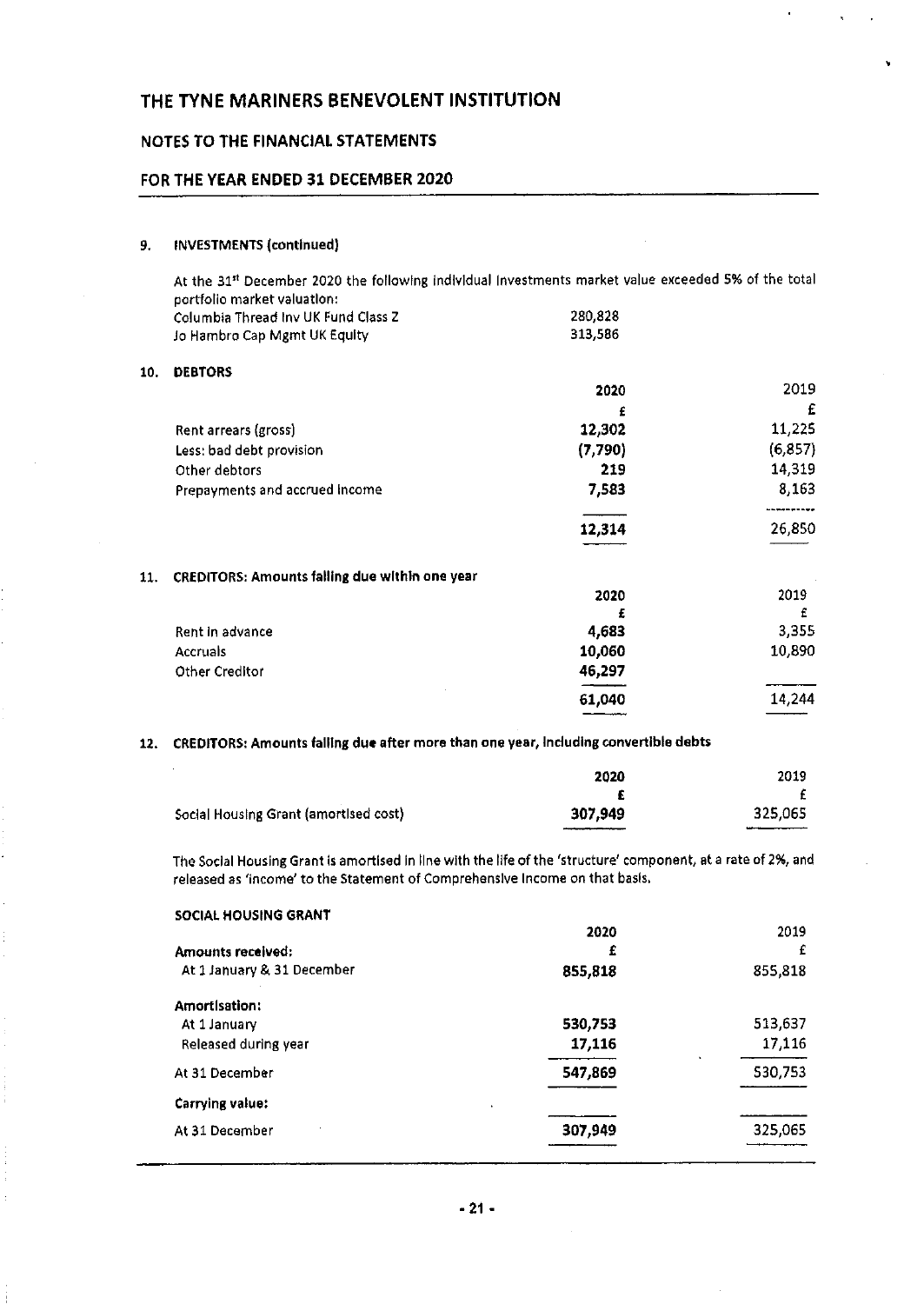# NOTES TO THE FINANCIAL STATEMENTS

# FOR THE YEAR ENDED 32 DECEMBER 2020

#### 13, FINANCIAL INSTRUMENTS

The Institution considers that Its financial instruments comprise the Social Housing Grant (SHG); as such It Is Included as <sup>a</sup> liability within the financial statements. As the Institution has no intention to dispose of Its housing properties the SHG will not become repayable. As <sup>a</sup> result, the tatal balance of the SHG creditor is presented as falling due in five years or more. The financial instruments are repayable as follows;

|                       | 2020        | 2019    |
|-----------------------|-------------|---------|
|                       |             |         |
| In five years or more | 307,949     | 325,065 |
|                       | ___________ |         |

#### 14. DESIGNATED RESERVES

|                                      |                    | <b>Cyclical</b>                   |                              | 2020    | 2019    |
|--------------------------------------|--------------------|-----------------------------------|------------------------------|---------|---------|
|                                      | Capital<br>Account | <b>Repairs and</b><br>Maintenance | <b>Contingencies</b><br>Fund | Total   | Total   |
|                                      | £                  | £                                 | £                            | £       |         |
| As at 1 January 2020                 | 82,095             | 132,548                           | 67.430                       | 282,073 | 279,805 |
| Transfer<br>from.<br>revenue reserve | 66,245             | 2,268                             | ٠                            | 68.513  | 2,268   |
| As at 31<br>December<br>2020         | 148.340            | 134,816                           | 67.430                       | 350,586 | 282,073 |
|                                      |                    |                                   |                              |         |         |

From time to time, the Institution received donations In the form of legacies. Where the amount received is E1,000 or more, the Trustees consider It appropriate to credit the amount received to <sup>a</sup> designated reserve entitled Capital Account During the year, a legacy was received totalling E66,245 and the full balance has been transferred to the capital account.

#### Cyclical Repairs and Maintenance

The annual transfer of £3,480 has been made to be utilised when the cyclical repairs are undertaken,

The Trustees have reduced the fund balance by E1,212 which relates to the depreciation charge Incurred annually In relation to the recently purchased boilers.

#### Contingencies (Extraordinary Repairs) Fund

The contingencies (extraordinary repairs) fund was established under an Order of the Board of Charity Commissioners of England and Wales, dated 10<sup>th</sup> November 1982,